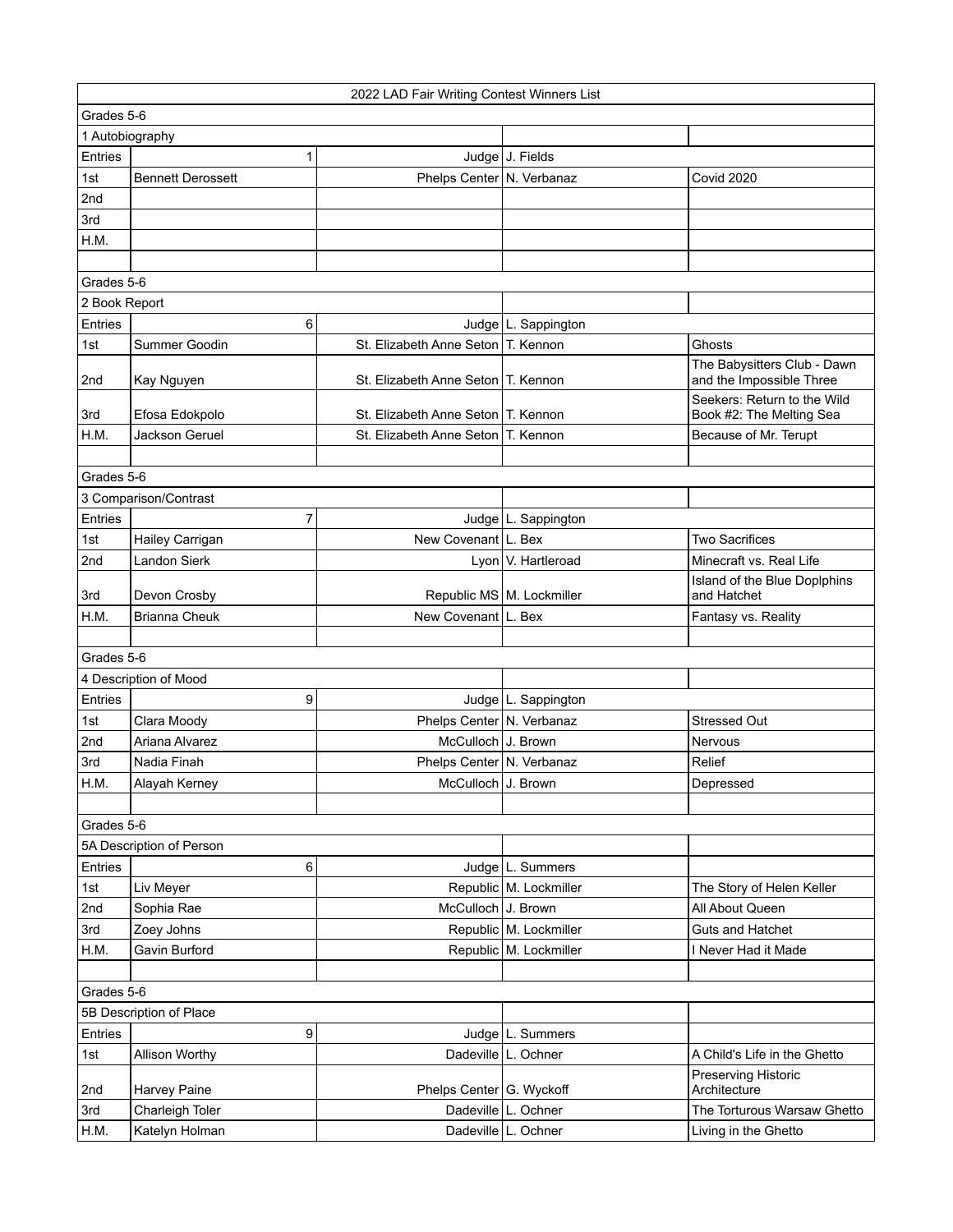| Grades 5-6 |                                   |                                        |                       |                                                              |  |
|------------|-----------------------------------|----------------------------------------|-----------------------|--------------------------------------------------------------|--|
|            | 5C Description of Object or Thing |                                        |                       |                                                              |  |
| Entries    | 13                                |                                        | Judge   L. Summers    |                                                              |  |
| 1st        | Nora Kopsas                       | Phelps Center G. Wyckoff               |                       | A Masterpiece                                                |  |
| 2nd        | Abigail Taylor                    | Price Elementary   L. Fine             |                       | Magreyl                                                      |  |
| 3rd        | Devan Crosby                      | Republic M.S. M. Lockmiller            |                       | The Present                                                  |  |
| H.M.       | Emma Zinter                       | McCulloch J. Brown                     |                       | <b>Fruit Bats</b>                                            |  |
|            |                                   |                                        |                       |                                                              |  |
| Grades 5-6 |                                   |                                        |                       |                                                              |  |
| 6 Letters  |                                   |                                        |                       |                                                              |  |
| Entries    | 25                                |                                        | Judge B. Owen         |                                                              |  |
| 1st        | Allison Worthy                    |                                        | Dadeville L. Ochner   | Dear Hilda                                                   |  |
| 2nd        | <b>Avanell Billings</b>           | New Covenant   L. Bex                  |                       | Living Through The Dust Bowl                                 |  |
| 3rd        | Mackenzie Knapp                   |                                        | Dadeville   L. Ochner | Dear Herr Hitler                                             |  |
| H.M.       | Charleigh Toler                   |                                        | Dadeville   L. Ochner | Dear Father                                                  |  |
| H.M.       | <b>Hadley Smith</b>               |                                        | Phelps N. Verbanaz    | The Letter                                                   |  |
| H.M.       | Addison Cunningham                | Summit Prep J. Alexander               |                       | Dear Future Me                                               |  |
| H.M.       | H.M.                              |                                        | SEAS K. Meinhardt     | From Tovah to Rifka                                          |  |
|            |                                   |                                        |                       |                                                              |  |
|            | Grades 5-6                        |                                        |                       |                                                              |  |
|            | 7 Essay with Original Photos      |                                        |                       |                                                              |  |
| Entries    | 4                                 |                                        | Judge K. Demster      |                                                              |  |
| 1st        | Faith Ling                        | St. Elizabeth Anne Seton T. Kennon     |                       | A Living Nightmare                                           |  |
| 2nd        | Christiana Remulla                | St. Elizabeth Anne Seton   T. Kennon   |                       | Going to Philipines                                          |  |
| 3rd        | Brayden Zito                      | St. Elizabeth Anne Seton T. Kennon     |                       | Wild Fire Valley                                             |  |
| H.M.       | <b>Bella Reyes</b>                | St. Elizabeth Anne Seton   T. Kennon   |                       | <b>Sledding Accident</b>                                     |  |
|            |                                   |                                        |                       |                                                              |  |
| Grades 5-6 |                                   |                                        |                       |                                                              |  |
|            | 8 Journal/Diary Fictional         |                                        |                       |                                                              |  |
| Entries    | 14                                |                                        | Judge K. Demster      |                                                              |  |
| 1st        | <b>Emily Straus</b>               | St. Elizabeth Anne Seton   M. Hillwick |                       | Dear Journal                                                 |  |
| 2nd        | Jamie Tran                        | St. Elizabeth Anne Seton   M. Hillwick |                       | Diary of Vanessa Adams                                       |  |
| 3rd        | Sophia Bell                       | St. Elizabeth Anne Seton M. Hillwick   |                       | Dear Diary                                                   |  |
| H.M.       | Olivia Springer                   | Academy of Exploration K. Taylor       |                       | My Going West Journal                                        |  |
|            |                                   |                                        |                       |                                                              |  |
| Grades 5-6 |                                   |                                        |                       |                                                              |  |
|            | 9 Journal/Diary Personal          |                                        |                       |                                                              |  |
| Entries    | 0                                 | Judge                                  |                       |                                                              |  |
| 1st        |                                   |                                        |                       |                                                              |  |
| 2nd        |                                   |                                        |                       |                                                              |  |
| 3rd        |                                   |                                        |                       |                                                              |  |
| H.M.       |                                   |                                        |                       |                                                              |  |
|            |                                   |                                        |                       |                                                              |  |
| Grades 5-6 |                                   |                                        |                       |                                                              |  |
|            | 10 Literary Analysis of Character |                                        |                       |                                                              |  |
| Entries    | 4                                 |                                        | Judge   L. Sappington |                                                              |  |
| 1st        | Katelyn Holman                    |                                        | Dadeville L. Ochner   | The Biggest Part of My Life<br>Characteristics in the Warsaw |  |
| 2nd        | Hollie McGill                     |                                        | Dadeville L. Ochner   | Ghetto                                                       |  |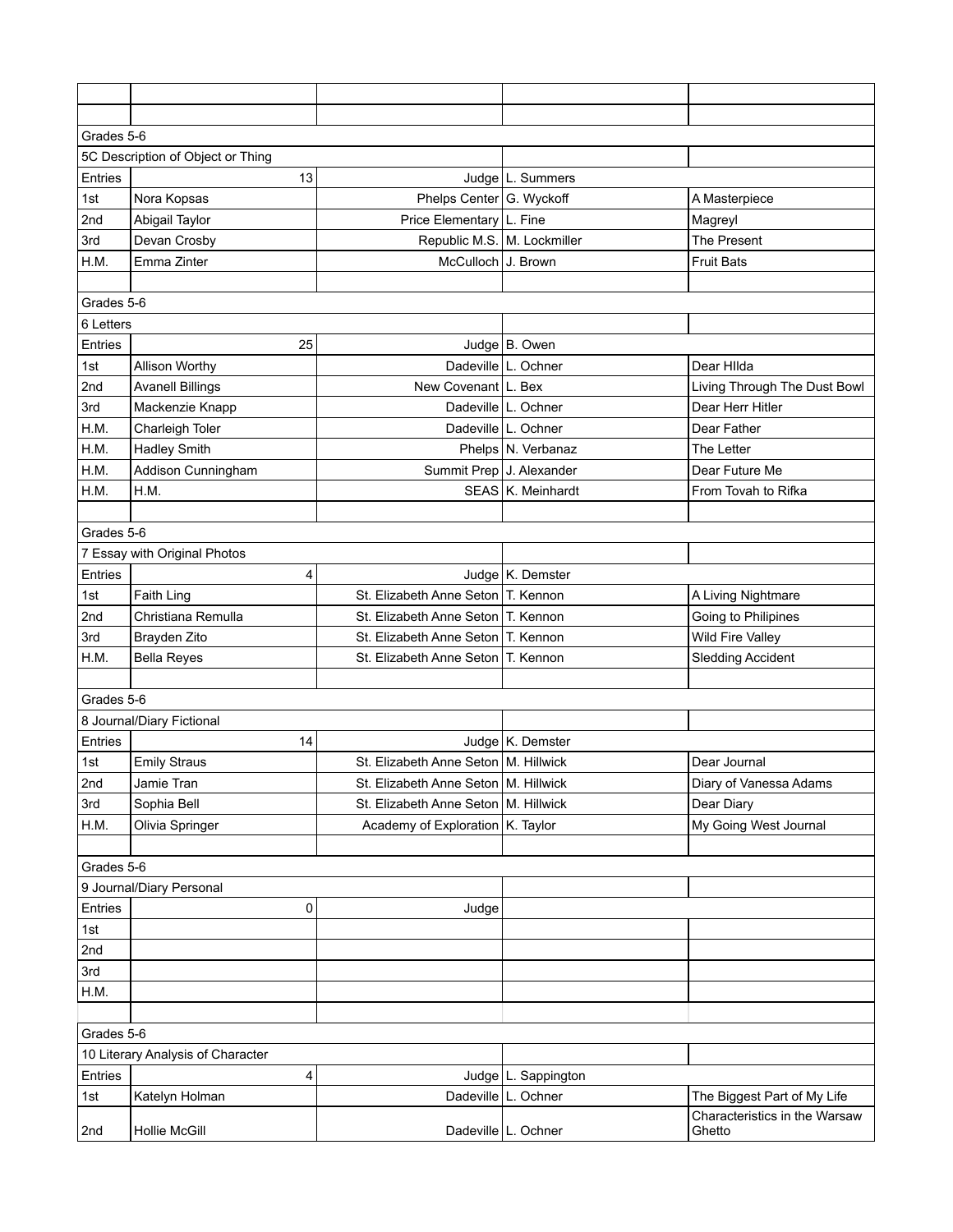| 3rd        | Savannah Caring                    | Summit Prep B. Verney     |                             | Karana Island of the Blue<br>Dolphins  |  |
|------------|------------------------------------|---------------------------|-----------------------------|----------------------------------------|--|
| H.M.       | <b>Ruby Brothers</b>               | Summit Prep B. Verney     |                             | Chickadee                              |  |
|            |                                    |                           |                             |                                        |  |
| Grades 5-6 |                                    |                           |                             |                                        |  |
|            | 11 Literary Analysis of Conflict   |                           |                             |                                        |  |
| Entries    | 3                                  |                           | Judge   L. Sappington       |                                        |  |
|            |                                    |                           |                             | Misha Surviving the Evil               |  |
| 1st        | <b>Ashton Edwards</b>              |                           | Dadeville   L. Ochner       | Jackboot Ghetto                        |  |
| 2nd        | Brittan Jarman                     |                           | Dadeville L. Ochner         | Horrifying                             |  |
| 3rd        | Jackson Kinkeade                   | Summit Prep B. Verney     |                             | Chickadee Essay                        |  |
| H.M.       |                                    |                           |                             |                                        |  |
|            |                                    |                           |                             |                                        |  |
| Grades 5-6 |                                    |                           |                             |                                        |  |
|            | 12 Literary Analysis of Setting    |                           |                             |                                        |  |
| Entries    | 1                                  |                           | Judge   B. Owen             |                                        |  |
| 1st        | Kaiden Zirjacks                    |                           | Dadeville   L. Ochner       | The Inhumanity of the Warsaw<br>Ghetto |  |
| 2nd        |                                    |                           |                             |                                        |  |
| 3rd        |                                    |                           |                             |                                        |  |
| H.M.       |                                    |                           |                             |                                        |  |
|            |                                    |                           |                             |                                        |  |
| Grades 5-6 |                                    |                           |                             |                                        |  |
|            | 13 Literary Analysis of Symbol     |                           |                             |                                        |  |
| Entries    | 2                                  |                           | Judge   L. Sappington       |                                        |  |
| 1st        | Payton Crawford                    |                           | Dadeville   L. Ochner       | The Color of the Ghetto                |  |
| 2nd        | Mackenzie Knapp                    |                           | Dadeville L. Ochner         | Angel Plant                            |  |
| 3rd        |                                    |                           |                             |                                        |  |
| H.M.       |                                    |                           |                             |                                        |  |
|            |                                    |                           |                             |                                        |  |
| Grades 5-6 |                                    |                           |                             |                                        |  |
|            | 14 Literary Analysis of Techniques |                           |                             |                                        |  |
| Entries    | $\overline{c}$                     |                           | Judge $ L.$ Sappington      |                                        |  |
| 1st        | Charleigh Toler                    |                           | Dadeville L. Ochner         | The Jewish Suffering                   |  |
| 2nd        | Benjamin Groose                    |                           | Dadeville L. Ochner         | The Allusions of World War II          |  |
| 3rd        |                                    |                           |                             |                                        |  |
| H.M.       |                                    |                           |                             |                                        |  |
|            |                                    |                           |                             |                                        |  |
| Grades 5-6 |                                    |                           |                             |                                        |  |
|            | 15 Literary Analysis of Theme      |                           |                             |                                        |  |
| Entries    | 3                                  |                           | Judge B. Owen               |                                        |  |
| 1st        | Claire McGee                       |                           | Dadeville L. Ochner         | Learning the Ways of Survival          |  |
| 2nd        | Allison Worthy                     |                           | Dadeville L. Ochner         | Getting Through                        |  |
| 3rd        | Easton Isley                       | Summit Prep B. Verney     |                             | Chickadee                              |  |
| H.M.       |                                    |                           |                             |                                        |  |
|            |                                    |                           |                             |                                        |  |
|            | Grades 5-6                         |                           |                             |                                        |  |
|            | 16 Media Review                    |                           |                             |                                        |  |
| Entries    | 6                                  |                           | Judge K. Jasper             |                                        |  |
| 1st        | Cooper Lawson                      | Phelps Center N. Verbanaz |                             | Jurassic World Evolution 2             |  |
| 2nd        | Conrad Green                       |                           | Pleasant View W. Biesemeyer | Abyss                                  |  |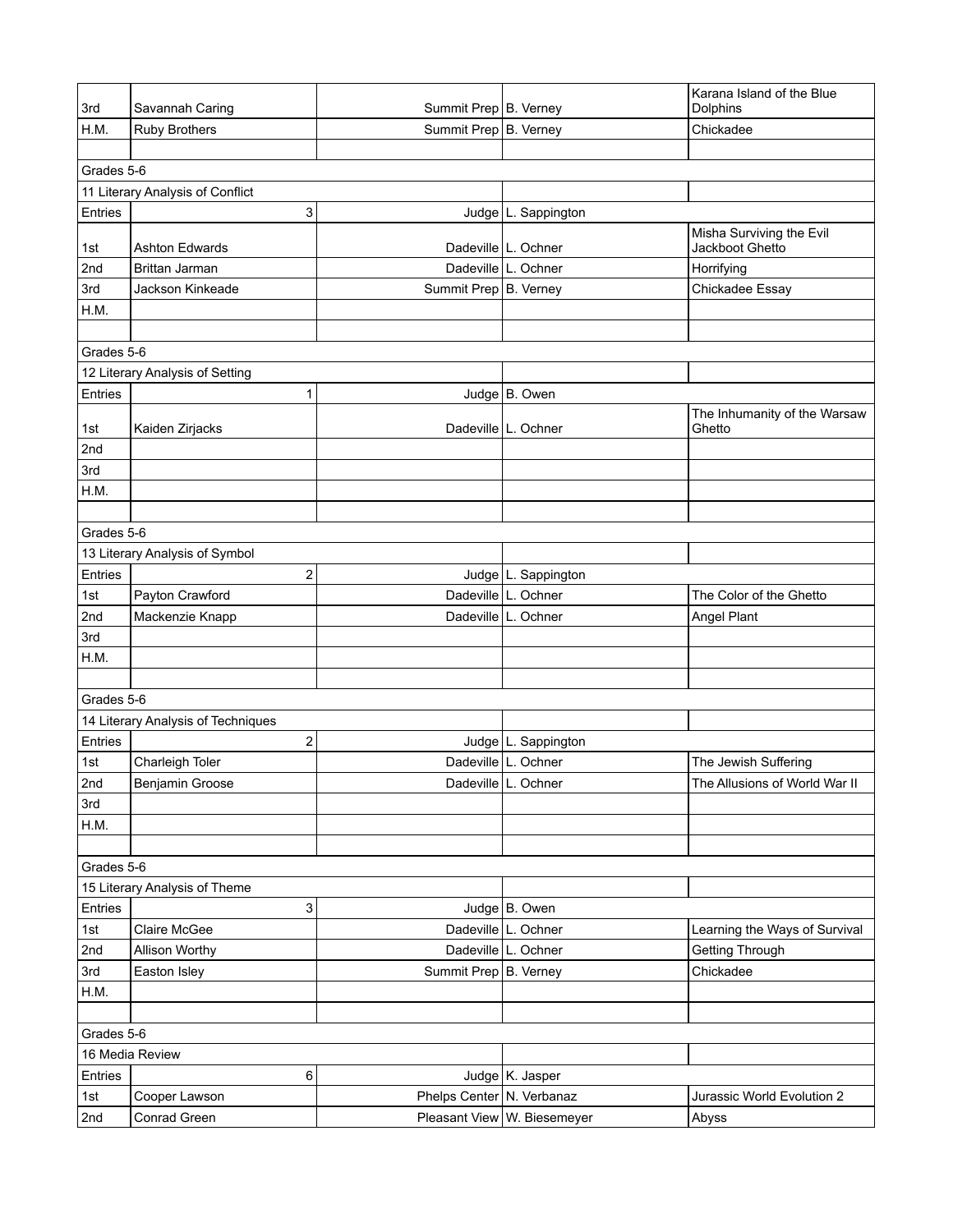| 3rd           | Megan Hopper                                     |                                        | Pleasant View   W. Biesemeyer | We Don't Talk About Bruno             |
|---------------|--------------------------------------------------|----------------------------------------|-------------------------------|---------------------------------------|
| H.M.          | Sheena Lin                                       |                                        | Pleasant View W. Biesemeyer   | <b>Harry Potter</b>                   |
|               |                                                  |                                        |                               |                                       |
|               |                                                  |                                        |                               |                                       |
| Grades 5-6    |                                                  |                                        |                               |                                       |
|               | 17 Original Lit. Related Newspaper - Individual  |                                        |                               |                                       |
| Entries       | 4                                                |                                        | Judge B. Owen                 |                                       |
| 1st           | Dylan Laney                                      | St. Elizabeth Anne Seton T. Kennon     |                               | A Big Agreement                       |
| 2nd           | <b>Grace Schuldies</b>                           | St. Elizabeth Anne Seton T. Kennon     |                               | The Edges of Land                     |
| 3rd           | Serena Awotula                                   | St. Elizabeth Anne Seton T. Kennon     |                               | Money Man                             |
| H.M.          | Annabel Meinhardt                                | St. Elizabeth Anne Seton   T. Kennon   |                               | New TV                                |
|               |                                                  |                                        |                               |                                       |
| Grades 5-6    |                                                  |                                        |                               |                                       |
|               | 18 Original Lit. Related Newspaper - Small Group |                                        |                               |                                       |
| Entries       | 0                                                | Judge                                  |                               |                                       |
| 1st           |                                                  |                                        |                               |                                       |
| 2nd           |                                                  |                                        |                               |                                       |
| 3rd           |                                                  |                                        |                               |                                       |
| H.M.          |                                                  |                                        |                               |                                       |
|               |                                                  |                                        |                               |                                       |
| Grades 5-6    |                                                  |                                        |                               |                                       |
|               | 19 Documented Essay                              |                                        |                               |                                       |
| Entries       | 12                                               |                                        | Judge B. Owen                 |                                       |
| 1st           | Max Huebner                                      | Springfield Lutheran J. Williams       |                               | Ulysses S. Grant                      |
| 2nd           | Benjamin Koenig                                  | Springfield Lutheran   J. Williams     |                               | Eli Whitney                           |
| 3rd           | Aiden Eoff                                       | St. Elizabeth Anne Seton   M. Hillwick |                               | <b>The United States</b>              |
| H.M.          | Heath Christopher Swearingen                     | Springfield Luthern J. Williams        |                               | J. E. B.                              |
|               |                                                  |                                        |                               |                                       |
| Grades 5-6    |                                                  |                                        |                               |                                       |
| 20A Narration |                                                  |                                        |                               |                                       |
| Entries       | 14                                               |                                        | Judge   Kevin Demster         |                                       |
|               |                                                  |                                        |                               | Dragonrend: Story of a                |
| 1st           | Parker Noland                                    | Greenfield A. Burton                   |                               | Swordsman                             |
| 2nd           | <b>Violet Black</b>                              | Summit Prep J. Alexander               |                               | Stay with Me                          |
| 3rd           | <b>Emery Cotton</b>                              |                                        | Republic E. Weiss             | Sassy                                 |
| H.M.          | Zoey Johns                                       |                                        | Republic M. Lockmiller        | Lost then Found                       |
|               |                                                  |                                        |                               |                                       |
| Grades 5-6    |                                                  |                                        |                               |                                       |
|               | 20B Personal Experience Narrative                |                                        |                               |                                       |
| Entries       | 18                                               |                                        | Judge A. Kleier               |                                       |
| 1st           | Harper Logan                                     | Springfield Lutheran J. Willaims       |                               | <b>Disney Hurl</b>                    |
| 2nd           | Ava Murray                                       | New Covenant Academy L. Bex            |                               | Elephants on Ice                      |
| 3rd           | Jacob Searson                                    | New Covenant Academy   L. Bex          |                               | Looking Through the Lens of<br>Summer |
| H.M.          | <b>Emily Frost</b>                               |                                        | Republic M. Lockmiller        | Snap, Crackle, and Ow                 |
|               |                                                  |                                        |                               |                                       |
|               |                                                  |                                        |                               |                                       |
| Grades 5-6    |                                                  |                                        |                               |                                       |
|               | 21A Original Illustrated Book                    |                                        |                               |                                       |
| Entries       | 6                                                |                                        | Judge K. Gillam               |                                       |
| 1st           | Emmeline Pugh                                    |                                        | Phelps G. Wyckoff             | Wolves                                |
|               |                                                  |                                        |                               |                                       |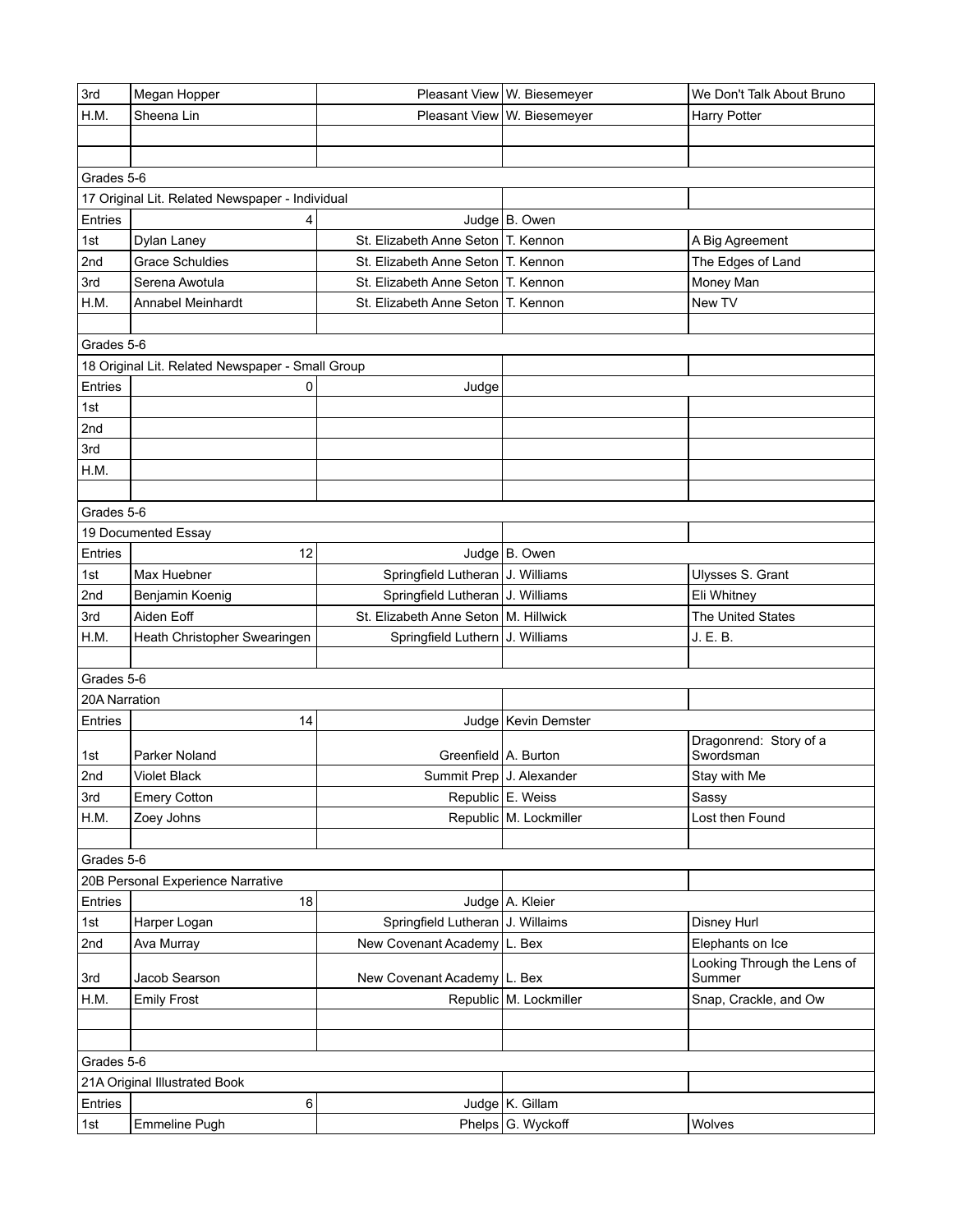| 2nd            | Emma Dull                              | Summit Prep   Alexander                 |                             | Helping on the Farm                   |
|----------------|----------------------------------------|-----------------------------------------|-----------------------------|---------------------------------------|
| 3rd            | Anna Williams                          | Greenwood   M. Atkinson                 |                             | Maylene's Not So Awesome<br>Adventure |
| H.M.           | <b>Emily Williams</b>                  |                                         | Greenwood M. Atkinson       | The Evil Queen                        |
|                |                                        |                                         |                             |                                       |
|                |                                        |                                         |                             |                                       |
| Grades 5-6     |                                        |                                         |                             |                                       |
|                | 21b Original graphic story/comic book  |                                         |                             |                                       |
| Entries        | 12                                     |                                         | Judge K. Piddington         |                                       |
| 1st            | <b>Brookly Wallace</b>                 | Greenwood M. Atkinson                   |                             | James & Lisa's Adventures             |
| 2nd            | Esosa Edokpolo                         | St. Elizabeth Anne Seton   T. Kennon    |                             | A New Friend                          |
| 3rd            | Jessie Schneider                       | Greenwood   M. Atkinson                 |                             | Oliver Black Beard                    |
|                |                                        |                                         |                             | Evil Pensool Destroyers of the        |
| H.M.           | Eli Jamena                             | Phelps Center G. Wyckoff                |                             | Universe                              |
|                |                                        |                                         |                             |                                       |
| Grades 5-6     |                                        |                                         |                             |                                       |
|                | 22 Original Book without Illustrations |                                         |                             |                                       |
| Entries        | 9                                      |                                         | Judge K. Gillam             |                                       |
| 1st            | <b>Haylee Davis</b>                    |                                         | Republic Lockmiller         | Wolves                                |
| 2nd            | Olive Eck                              |                                         | Phelps G. Wyckoff           | The Wind in the Forest                |
| 3rd            | <b>Isabelle Sutterfield</b>            |                                         | Republic Lockmiller         | The Unseen                            |
| H.M            | <b>Chloey Leming</b>                   | New Covenant Academy Bex                |                             | Race to the Border                    |
|                |                                        |                                         |                             |                                       |
| Grades 5-6     |                                        |                                         |                             |                                       |
|                | 23 Creative Nonfiction                 |                                         |                             |                                       |
| Entries        | 1                                      |                                         | Judge J. Fields             |                                       |
| 1st            | Alyssa Newman                          | Summit Prep J. Alexander                |                             | Defender to Sooner                    |
| 2nd            |                                        |                                         |                             |                                       |
| 3rd            |                                        |                                         |                             |                                       |
| H.M.           |                                        |                                         |                             |                                       |
|                |                                        |                                         |                             |                                       |
| H.M.           |                                        |                                         |                             |                                       |
|                | 24 Personal Opinion                    |                                         |                             |                                       |
| Entries        | 20                                     |                                         | Judge A. Becker             |                                       |
| 1st            | Allison Worthy                         |                                         | Dadeville L. Ochner         | People and Their Books                |
| 2nd            | <b>Liberty Barker</b>                  |                                         | Skyline K. Redies           | Perfect Pasta                         |
| 3rd            | Jasper Kimmons                         | Summit Prep B. Verney                   |                             | <b>Estes Park Essay</b>               |
| H.M.           | Leah Hoppman                           | St. Elizabeth Anne Seton   K. Meirhardt |                             | How to Be a Good American             |
|                |                                        |                                         |                             |                                       |
| Grades 5-6     |                                        |                                         |                             |                                       |
| 25 Persuasion  |                                        |                                         |                             |                                       |
| Entries        | 21                                     |                                         | Judge J. Fields             |                                       |
| 1st            | Clara Beauchamp                        |                                         | Pleasant View W. Biesemeyer | <b>Endangered Animals</b>             |
| 2nd            | Katelyn Holman                         |                                         | Dadeville L. Ochner         | Dangers of Social Media               |
| 3rd            | Hazel Huie                             |                                         | Pleasant View W. Biesemeyer | Recess and P.E.                       |
| H.M.           | <b>Karley Myers</b>                    |                                         | Price   L. Fine             | Students Should Not Have<br>Homework  |
|                |                                        |                                         |                             | Was the Development of                |
| H.M.           | Marissa Troxell                        |                                         | Willard M. Troxell          | Agriculture Good for Humans           |
| Grades 5-6     |                                        |                                         |                             |                                       |
| 26 Short Story |                                        |                                         |                             |                                       |
| Entries        | 41                                     |                                         | Judge   K. Piddington       |                                       |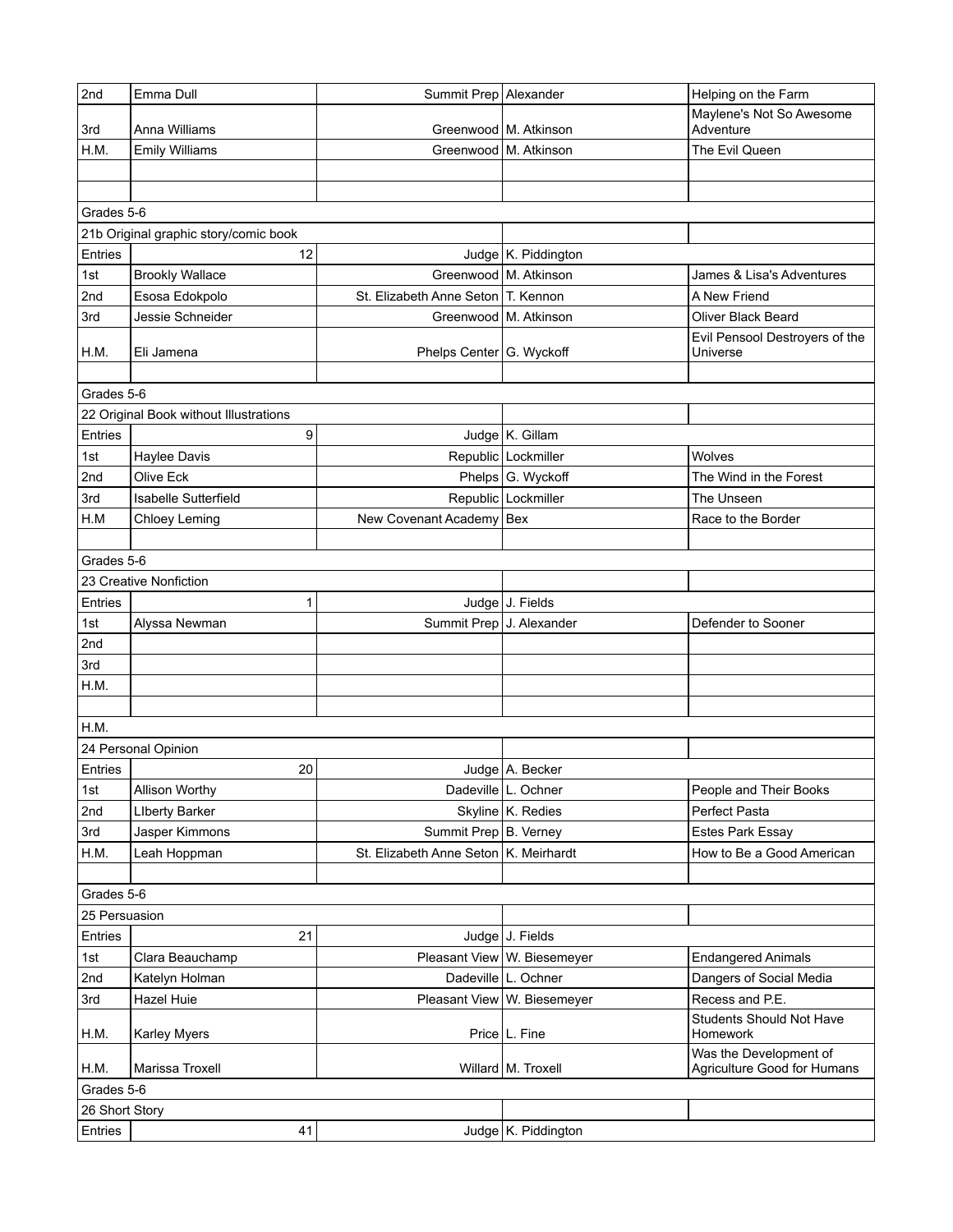| 2nd<br>Phoebe Lin<br>Phelps Center N. Verbanaz<br>The Olympic Runner<br>3rd<br>Republic M.S. M. Lockmiller<br>Ellarah Smith<br>Lies<br>H.M.<br>Phelps Center N. Verbanaz<br>Forever and Always<br>Lanie Deng<br>H.M.<br><b>Byron Smith</b><br>Skyline K. Redies<br><b>Twelve Story Tower</b><br>H.M.<br>Jett Forschler<br>Phelps Center G. Wyckoff<br>The Spy<br>H.M.<br>Lyon V. Hartleroad<br>The Neighbor<br><b>Austin Gerke</b><br>Academy of Exploration K. Taylor<br>H.M.<br>El Biethed<br>Good Luck Mom<br>Grades 5-6<br>27 Satire<br>3<br>Judge J. Fields<br>Entries<br><b>Abbott Schmidt</b><br>Phelps Center N. Verbanaz<br>In the Eyes of an Alien<br>1st<br>`Republic M. Lockmiller<br><b>Crazy Newscast</b><br>2nd<br>Rhemi Brown<br>Summit Prep J. Alexander<br>46th President<br>3rd<br>Addison Cunningham<br>H.M.<br>Grades 5-6<br>28 Prose Parody<br>Entries<br>0<br>Judge<br>1st<br>2nd<br>H.M.<br>3rd<br>H.M.<br>H.M.<br>29 Original Poetry Anthology -- Individual<br>Judge J. Fields<br>Entries<br>16<br>Lauren Cooper<br>Phelps Center G. Wyckoff<br>1st<br>My Poetry Anthology<br>2nd<br>Academy of Exploration   K. Taylor<br>Colors of Poetry<br>Chelsey Losco<br>2nd<br>Phelps Center G. Wyckoff<br><b>Book of Sonnets</b><br>Zoey Miller<br>Price Elementary L. Fine<br>3rd<br>Derek Argnez<br>A Collection of Poems<br>Summit Prep B. Verney<br>H.M.<br>Easton Isley<br>Preposterous Poetry<br>Grades 5-6<br>30 Original Poetry Anthology -- Small Group<br>Judge J. Fields<br><b>Entries</b><br>5<br>Aiden Stankel, et al<br>Summit Prep B. Verney<br>Where I'm From<br>1st<br>Olivia Gilpin, Harlan Ward, Kiera<br>New Covenant Academy L. Bex<br>Poems About Cute Animals<br>2nd<br><b>Group Submission</b><br>Pleasant View M.S. W. Biesemeyer<br>3rd<br>Reflections of Myself<br>H.M.<br>Jasper Kimmons, et al<br>Summit Prep   B. Verney<br>Titanic<br>H.M.<br>31 Original Poetry Anthology--Class<br>Entries<br>Judge J. Fields<br>4<br>Summit Prep J. Alexander<br>Jordan Alexander's 6th Grade O<br>Who We Are<br>1st<br>Dadeville   L. Ochner<br>2nd<br>6th Grade Poetry Anthology<br>Mrs. Ochner's Reading<br>3rd<br>St. Elizabeth Anne Seton   K. Meinhardt | 1st  | Saphirra Johnson | Mark Twain C. Hunsaker | Forbidden Love            |
|----------------------------------------------------------------------------------------------------------------------------------------------------------------------------------------------------------------------------------------------------------------------------------------------------------------------------------------------------------------------------------------------------------------------------------------------------------------------------------------------------------------------------------------------------------------------------------------------------------------------------------------------------------------------------------------------------------------------------------------------------------------------------------------------------------------------------------------------------------------------------------------------------------------------------------------------------------------------------------------------------------------------------------------------------------------------------------------------------------------------------------------------------------------------------------------------------------------------------------------------------------------------------------------------------------------------------------------------------------------------------------------------------------------------------------------------------------------------------------------------------------------------------------------------------------------------------------------------------------------------------------------------------------------------------------------------------------------------------------------------------------------------------------------------------------------------------------------------------------------------------------------------------------------------------------------------------------------------------------------------------------------------------------------------------------------------------------------------------------------------------------------------------------------------------------------------------|------|------------------|------------------------|---------------------------|
|                                                                                                                                                                                                                                                                                                                                                                                                                                                                                                                                                                                                                                                                                                                                                                                                                                                                                                                                                                                                                                                                                                                                                                                                                                                                                                                                                                                                                                                                                                                                                                                                                                                                                                                                                                                                                                                                                                                                                                                                                                                                                                                                                                                                    |      |                  |                        |                           |
|                                                                                                                                                                                                                                                                                                                                                                                                                                                                                                                                                                                                                                                                                                                                                                                                                                                                                                                                                                                                                                                                                                                                                                                                                                                                                                                                                                                                                                                                                                                                                                                                                                                                                                                                                                                                                                                                                                                                                                                                                                                                                                                                                                                                    |      |                  |                        |                           |
|                                                                                                                                                                                                                                                                                                                                                                                                                                                                                                                                                                                                                                                                                                                                                                                                                                                                                                                                                                                                                                                                                                                                                                                                                                                                                                                                                                                                                                                                                                                                                                                                                                                                                                                                                                                                                                                                                                                                                                                                                                                                                                                                                                                                    |      |                  |                        |                           |
|                                                                                                                                                                                                                                                                                                                                                                                                                                                                                                                                                                                                                                                                                                                                                                                                                                                                                                                                                                                                                                                                                                                                                                                                                                                                                                                                                                                                                                                                                                                                                                                                                                                                                                                                                                                                                                                                                                                                                                                                                                                                                                                                                                                                    |      |                  |                        |                           |
|                                                                                                                                                                                                                                                                                                                                                                                                                                                                                                                                                                                                                                                                                                                                                                                                                                                                                                                                                                                                                                                                                                                                                                                                                                                                                                                                                                                                                                                                                                                                                                                                                                                                                                                                                                                                                                                                                                                                                                                                                                                                                                                                                                                                    |      |                  |                        |                           |
|                                                                                                                                                                                                                                                                                                                                                                                                                                                                                                                                                                                                                                                                                                                                                                                                                                                                                                                                                                                                                                                                                                                                                                                                                                                                                                                                                                                                                                                                                                                                                                                                                                                                                                                                                                                                                                                                                                                                                                                                                                                                                                                                                                                                    |      |                  |                        |                           |
|                                                                                                                                                                                                                                                                                                                                                                                                                                                                                                                                                                                                                                                                                                                                                                                                                                                                                                                                                                                                                                                                                                                                                                                                                                                                                                                                                                                                                                                                                                                                                                                                                                                                                                                                                                                                                                                                                                                                                                                                                                                                                                                                                                                                    |      |                  |                        |                           |
|                                                                                                                                                                                                                                                                                                                                                                                                                                                                                                                                                                                                                                                                                                                                                                                                                                                                                                                                                                                                                                                                                                                                                                                                                                                                                                                                                                                                                                                                                                                                                                                                                                                                                                                                                                                                                                                                                                                                                                                                                                                                                                                                                                                                    |      |                  |                        |                           |
|                                                                                                                                                                                                                                                                                                                                                                                                                                                                                                                                                                                                                                                                                                                                                                                                                                                                                                                                                                                                                                                                                                                                                                                                                                                                                                                                                                                                                                                                                                                                                                                                                                                                                                                                                                                                                                                                                                                                                                                                                                                                                                                                                                                                    |      |                  |                        |                           |
|                                                                                                                                                                                                                                                                                                                                                                                                                                                                                                                                                                                                                                                                                                                                                                                                                                                                                                                                                                                                                                                                                                                                                                                                                                                                                                                                                                                                                                                                                                                                                                                                                                                                                                                                                                                                                                                                                                                                                                                                                                                                                                                                                                                                    |      |                  |                        |                           |
|                                                                                                                                                                                                                                                                                                                                                                                                                                                                                                                                                                                                                                                                                                                                                                                                                                                                                                                                                                                                                                                                                                                                                                                                                                                                                                                                                                                                                                                                                                                                                                                                                                                                                                                                                                                                                                                                                                                                                                                                                                                                                                                                                                                                    |      |                  |                        |                           |
|                                                                                                                                                                                                                                                                                                                                                                                                                                                                                                                                                                                                                                                                                                                                                                                                                                                                                                                                                                                                                                                                                                                                                                                                                                                                                                                                                                                                                                                                                                                                                                                                                                                                                                                                                                                                                                                                                                                                                                                                                                                                                                                                                                                                    |      |                  |                        |                           |
|                                                                                                                                                                                                                                                                                                                                                                                                                                                                                                                                                                                                                                                                                                                                                                                                                                                                                                                                                                                                                                                                                                                                                                                                                                                                                                                                                                                                                                                                                                                                                                                                                                                                                                                                                                                                                                                                                                                                                                                                                                                                                                                                                                                                    |      |                  |                        |                           |
|                                                                                                                                                                                                                                                                                                                                                                                                                                                                                                                                                                                                                                                                                                                                                                                                                                                                                                                                                                                                                                                                                                                                                                                                                                                                                                                                                                                                                                                                                                                                                                                                                                                                                                                                                                                                                                                                                                                                                                                                                                                                                                                                                                                                    |      |                  |                        |                           |
|                                                                                                                                                                                                                                                                                                                                                                                                                                                                                                                                                                                                                                                                                                                                                                                                                                                                                                                                                                                                                                                                                                                                                                                                                                                                                                                                                                                                                                                                                                                                                                                                                                                                                                                                                                                                                                                                                                                                                                                                                                                                                                                                                                                                    |      |                  |                        |                           |
|                                                                                                                                                                                                                                                                                                                                                                                                                                                                                                                                                                                                                                                                                                                                                                                                                                                                                                                                                                                                                                                                                                                                                                                                                                                                                                                                                                                                                                                                                                                                                                                                                                                                                                                                                                                                                                                                                                                                                                                                                                                                                                                                                                                                    |      |                  |                        |                           |
|                                                                                                                                                                                                                                                                                                                                                                                                                                                                                                                                                                                                                                                                                                                                                                                                                                                                                                                                                                                                                                                                                                                                                                                                                                                                                                                                                                                                                                                                                                                                                                                                                                                                                                                                                                                                                                                                                                                                                                                                                                                                                                                                                                                                    |      |                  |                        |                           |
|                                                                                                                                                                                                                                                                                                                                                                                                                                                                                                                                                                                                                                                                                                                                                                                                                                                                                                                                                                                                                                                                                                                                                                                                                                                                                                                                                                                                                                                                                                                                                                                                                                                                                                                                                                                                                                                                                                                                                                                                                                                                                                                                                                                                    |      |                  |                        |                           |
|                                                                                                                                                                                                                                                                                                                                                                                                                                                                                                                                                                                                                                                                                                                                                                                                                                                                                                                                                                                                                                                                                                                                                                                                                                                                                                                                                                                                                                                                                                                                                                                                                                                                                                                                                                                                                                                                                                                                                                                                                                                                                                                                                                                                    |      |                  |                        |                           |
|                                                                                                                                                                                                                                                                                                                                                                                                                                                                                                                                                                                                                                                                                                                                                                                                                                                                                                                                                                                                                                                                                                                                                                                                                                                                                                                                                                                                                                                                                                                                                                                                                                                                                                                                                                                                                                                                                                                                                                                                                                                                                                                                                                                                    |      |                  |                        |                           |
|                                                                                                                                                                                                                                                                                                                                                                                                                                                                                                                                                                                                                                                                                                                                                                                                                                                                                                                                                                                                                                                                                                                                                                                                                                                                                                                                                                                                                                                                                                                                                                                                                                                                                                                                                                                                                                                                                                                                                                                                                                                                                                                                                                                                    |      |                  |                        |                           |
|                                                                                                                                                                                                                                                                                                                                                                                                                                                                                                                                                                                                                                                                                                                                                                                                                                                                                                                                                                                                                                                                                                                                                                                                                                                                                                                                                                                                                                                                                                                                                                                                                                                                                                                                                                                                                                                                                                                                                                                                                                                                                                                                                                                                    |      |                  |                        |                           |
|                                                                                                                                                                                                                                                                                                                                                                                                                                                                                                                                                                                                                                                                                                                                                                                                                                                                                                                                                                                                                                                                                                                                                                                                                                                                                                                                                                                                                                                                                                                                                                                                                                                                                                                                                                                                                                                                                                                                                                                                                                                                                                                                                                                                    |      |                  |                        |                           |
|                                                                                                                                                                                                                                                                                                                                                                                                                                                                                                                                                                                                                                                                                                                                                                                                                                                                                                                                                                                                                                                                                                                                                                                                                                                                                                                                                                                                                                                                                                                                                                                                                                                                                                                                                                                                                                                                                                                                                                                                                                                                                                                                                                                                    |      |                  |                        |                           |
|                                                                                                                                                                                                                                                                                                                                                                                                                                                                                                                                                                                                                                                                                                                                                                                                                                                                                                                                                                                                                                                                                                                                                                                                                                                                                                                                                                                                                                                                                                                                                                                                                                                                                                                                                                                                                                                                                                                                                                                                                                                                                                                                                                                                    |      |                  |                        |                           |
|                                                                                                                                                                                                                                                                                                                                                                                                                                                                                                                                                                                                                                                                                                                                                                                                                                                                                                                                                                                                                                                                                                                                                                                                                                                                                                                                                                                                                                                                                                                                                                                                                                                                                                                                                                                                                                                                                                                                                                                                                                                                                                                                                                                                    |      |                  |                        |                           |
|                                                                                                                                                                                                                                                                                                                                                                                                                                                                                                                                                                                                                                                                                                                                                                                                                                                                                                                                                                                                                                                                                                                                                                                                                                                                                                                                                                                                                                                                                                                                                                                                                                                                                                                                                                                                                                                                                                                                                                                                                                                                                                                                                                                                    |      |                  |                        |                           |
|                                                                                                                                                                                                                                                                                                                                                                                                                                                                                                                                                                                                                                                                                                                                                                                                                                                                                                                                                                                                                                                                                                                                                                                                                                                                                                                                                                                                                                                                                                                                                                                                                                                                                                                                                                                                                                                                                                                                                                                                                                                                                                                                                                                                    |      |                  |                        |                           |
|                                                                                                                                                                                                                                                                                                                                                                                                                                                                                                                                                                                                                                                                                                                                                                                                                                                                                                                                                                                                                                                                                                                                                                                                                                                                                                                                                                                                                                                                                                                                                                                                                                                                                                                                                                                                                                                                                                                                                                                                                                                                                                                                                                                                    |      |                  |                        |                           |
|                                                                                                                                                                                                                                                                                                                                                                                                                                                                                                                                                                                                                                                                                                                                                                                                                                                                                                                                                                                                                                                                                                                                                                                                                                                                                                                                                                                                                                                                                                                                                                                                                                                                                                                                                                                                                                                                                                                                                                                                                                                                                                                                                                                                    |      |                  |                        |                           |
|                                                                                                                                                                                                                                                                                                                                                                                                                                                                                                                                                                                                                                                                                                                                                                                                                                                                                                                                                                                                                                                                                                                                                                                                                                                                                                                                                                                                                                                                                                                                                                                                                                                                                                                                                                                                                                                                                                                                                                                                                                                                                                                                                                                                    |      |                  |                        |                           |
|                                                                                                                                                                                                                                                                                                                                                                                                                                                                                                                                                                                                                                                                                                                                                                                                                                                                                                                                                                                                                                                                                                                                                                                                                                                                                                                                                                                                                                                                                                                                                                                                                                                                                                                                                                                                                                                                                                                                                                                                                                                                                                                                                                                                    |      |                  |                        |                           |
|                                                                                                                                                                                                                                                                                                                                                                                                                                                                                                                                                                                                                                                                                                                                                                                                                                                                                                                                                                                                                                                                                                                                                                                                                                                                                                                                                                                                                                                                                                                                                                                                                                                                                                                                                                                                                                                                                                                                                                                                                                                                                                                                                                                                    |      |                  |                        |                           |
|                                                                                                                                                                                                                                                                                                                                                                                                                                                                                                                                                                                                                                                                                                                                                                                                                                                                                                                                                                                                                                                                                                                                                                                                                                                                                                                                                                                                                                                                                                                                                                                                                                                                                                                                                                                                                                                                                                                                                                                                                                                                                                                                                                                                    |      |                  |                        |                           |
|                                                                                                                                                                                                                                                                                                                                                                                                                                                                                                                                                                                                                                                                                                                                                                                                                                                                                                                                                                                                                                                                                                                                                                                                                                                                                                                                                                                                                                                                                                                                                                                                                                                                                                                                                                                                                                                                                                                                                                                                                                                                                                                                                                                                    |      |                  |                        |                           |
|                                                                                                                                                                                                                                                                                                                                                                                                                                                                                                                                                                                                                                                                                                                                                                                                                                                                                                                                                                                                                                                                                                                                                                                                                                                                                                                                                                                                                                                                                                                                                                                                                                                                                                                                                                                                                                                                                                                                                                                                                                                                                                                                                                                                    |      |                  |                        |                           |
|                                                                                                                                                                                                                                                                                                                                                                                                                                                                                                                                                                                                                                                                                                                                                                                                                                                                                                                                                                                                                                                                                                                                                                                                                                                                                                                                                                                                                                                                                                                                                                                                                                                                                                                                                                                                                                                                                                                                                                                                                                                                                                                                                                                                    |      |                  |                        |                           |
|                                                                                                                                                                                                                                                                                                                                                                                                                                                                                                                                                                                                                                                                                                                                                                                                                                                                                                                                                                                                                                                                                                                                                                                                                                                                                                                                                                                                                                                                                                                                                                                                                                                                                                                                                                                                                                                                                                                                                                                                                                                                                                                                                                                                    |      |                  |                        |                           |
|                                                                                                                                                                                                                                                                                                                                                                                                                                                                                                                                                                                                                                                                                                                                                                                                                                                                                                                                                                                                                                                                                                                                                                                                                                                                                                                                                                                                                                                                                                                                                                                                                                                                                                                                                                                                                                                                                                                                                                                                                                                                                                                                                                                                    |      |                  |                        |                           |
|                                                                                                                                                                                                                                                                                                                                                                                                                                                                                                                                                                                                                                                                                                                                                                                                                                                                                                                                                                                                                                                                                                                                                                                                                                                                                                                                                                                                                                                                                                                                                                                                                                                                                                                                                                                                                                                                                                                                                                                                                                                                                                                                                                                                    |      |                  |                        |                           |
|                                                                                                                                                                                                                                                                                                                                                                                                                                                                                                                                                                                                                                                                                                                                                                                                                                                                                                                                                                                                                                                                                                                                                                                                                                                                                                                                                                                                                                                                                                                                                                                                                                                                                                                                                                                                                                                                                                                                                                                                                                                                                                                                                                                                    |      |                  |                        |                           |
|                                                                                                                                                                                                                                                                                                                                                                                                                                                                                                                                                                                                                                                                                                                                                                                                                                                                                                                                                                                                                                                                                                                                                                                                                                                                                                                                                                                                                                                                                                                                                                                                                                                                                                                                                                                                                                                                                                                                                                                                                                                                                                                                                                                                    |      |                  |                        |                           |
|                                                                                                                                                                                                                                                                                                                                                                                                                                                                                                                                                                                                                                                                                                                                                                                                                                                                                                                                                                                                                                                                                                                                                                                                                                                                                                                                                                                                                                                                                                                                                                                                                                                                                                                                                                                                                                                                                                                                                                                                                                                                                                                                                                                                    |      |                  |                        |                           |
|                                                                                                                                                                                                                                                                                                                                                                                                                                                                                                                                                                                                                                                                                                                                                                                                                                                                                                                                                                                                                                                                                                                                                                                                                                                                                                                                                                                                                                                                                                                                                                                                                                                                                                                                                                                                                                                                                                                                                                                                                                                                                                                                                                                                    |      |                  |                        |                           |
|                                                                                                                                                                                                                                                                                                                                                                                                                                                                                                                                                                                                                                                                                                                                                                                                                                                                                                                                                                                                                                                                                                                                                                                                                                                                                                                                                                                                                                                                                                                                                                                                                                                                                                                                                                                                                                                                                                                                                                                                                                                                                                                                                                                                    |      |                  |                        |                           |
|                                                                                                                                                                                                                                                                                                                                                                                                                                                                                                                                                                                                                                                                                                                                                                                                                                                                                                                                                                                                                                                                                                                                                                                                                                                                                                                                                                                                                                                                                                                                                                                                                                                                                                                                                                                                                                                                                                                                                                                                                                                                                                                                                                                                    |      |                  |                        |                           |
|                                                                                                                                                                                                                                                                                                                                                                                                                                                                                                                                                                                                                                                                                                                                                                                                                                                                                                                                                                                                                                                                                                                                                                                                                                                                                                                                                                                                                                                                                                                                                                                                                                                                                                                                                                                                                                                                                                                                                                                                                                                                                                                                                                                                    |      |                  |                        |                           |
|                                                                                                                                                                                                                                                                                                                                                                                                                                                                                                                                                                                                                                                                                                                                                                                                                                                                                                                                                                                                                                                                                                                                                                                                                                                                                                                                                                                                                                                                                                                                                                                                                                                                                                                                                                                                                                                                                                                                                                                                                                                                                                                                                                                                    |      |                  |                        |                           |
|                                                                                                                                                                                                                                                                                                                                                                                                                                                                                                                                                                                                                                                                                                                                                                                                                                                                                                                                                                                                                                                                                                                                                                                                                                                                                                                                                                                                                                                                                                                                                                                                                                                                                                                                                                                                                                                                                                                                                                                                                                                                                                                                                                                                    | H.M. | SEAS 6th Grade   |                        | <b>Creative Cinquains</b> |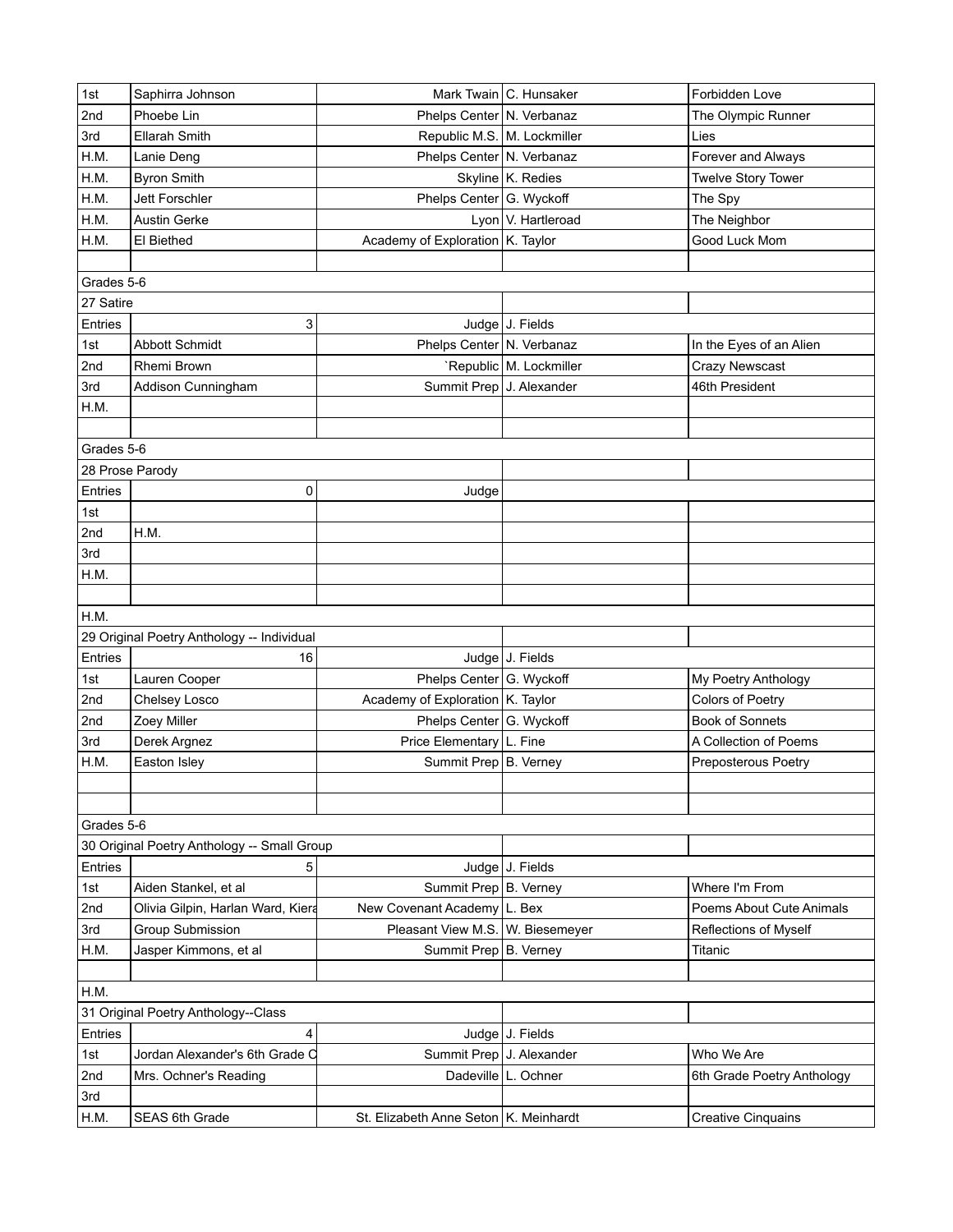| H.M.           | Dr. Verbanaz's C.A./S.S. Studer                         | Phelps Center   N. Verbanaz                   |                     | <b>Building Our Class:</b><br>Celebrating Each Other in<br>Verse |
|----------------|---------------------------------------------------------|-----------------------------------------------|---------------------|------------------------------------------------------------------|
|                |                                                         |                                               |                     |                                                                  |
|                | 32 Original Illustrated Book by Group                   |                                               |                     |                                                                  |
| Entries        | 2                                                       |                                               | Judge J. Icenhower  |                                                                  |
| 1st            | Zoey Johs, Cadence Gimlin, An                           | Republic M.S.   M. Lockmiller                 |                     | Charlie and the Digestive<br>System                              |
| 2nd            | Henli Smith and Sloan Packard                           | Price Elementary   L. Fine                    |                     | The Secret in the Library                                        |
| 3rd            |                                                         |                                               |                     |                                                                  |
| H.M.           |                                                         |                                               |                     |                                                                  |
|                |                                                         |                                               |                     |                                                                  |
| Grades 5-6     |                                                         |                                               |                     |                                                                  |
|                | 33 Original Prose Anthology by individual               |                                               |                     |                                                                  |
| Entries        | 4                                                       |                                               | Judge J. Icenhower  |                                                                  |
| 1st            | Charleigh Taler                                         |                                               | Dadeville L. Ochner | Charleigh's Anthology                                            |
| 2nd            | <b>Violet Kerns</b>                                     | Phelps Center G. Wyckoff                      |                     | The Book of Short Stories                                        |
| 3rd            | Jett Forschler                                          | Phelps Center G. Wyckoff                      |                     | Tales of Old                                                     |
| H.M.           |                                                         |                                               |                     |                                                                  |
|                |                                                         |                                               |                     |                                                                  |
| Grades 5-6     |                                                         |                                               |                     |                                                                  |
|                | 34 Original Prose Anthology -- small group              |                                               |                     |                                                                  |
| Entries        | 4                                                       |                                               | Judge J. Icenhower  |                                                                  |
| 1st            | Trent McConnell et al. (group)                          | <b>CCulloch Elementary, Republic J. Brown</b> |                     | All About Unique Features of<br>Animals                          |
| 2nd            | Vivian Burns et al.                                     | McCulloch Elementary, Rebublic   J. Brown     |                     | Outside In                                                       |
| 3rd            | Kalea Porter, Henli Smith, Derel                        | Price Elementary, Rebublic L. Fine            |                     | Schools Should Not Eliminate<br>Recess                           |
| H.M.           | Group Submission                                        | Pleasant View M.S.   W. Biesemeyer            |                     | You Might LIke These (or You<br>Might Not!)                      |
|                |                                                         |                                               |                     |                                                                  |
| Grades 5-6     |                                                         |                                               |                     |                                                                  |
|                | 35 Original Prose Anthology by a Class                  |                                               |                     |                                                                  |
| <b>Entries</b> | 4                                                       |                                               | Judge J. Icenhower  |                                                                  |
| 1st            | Group/Class                                             | McCulloch Elemenatry, Republic   J. Brown     |                     | A Year with Room 212                                             |
| 2nd            | Mrs. O's Writing Class                                  |                                               | Dadevill L. Ochner  | Persuasive Essays 6th Grade                                      |
| 3rd            | Group Submission                                        | Pleasant View M.S.                            | W. Biesemeyer       | Arguments Book 2                                                 |
| H.M.           | Group Submission                                        | Pleasant View M.S.                            | W. Biesemeyer       | Arguments Book 1                                                 |
|                |                                                         |                                               |                     |                                                                  |
|                |                                                         |                                               |                     |                                                                  |
|                | 36 Category eliminated                                  |                                               |                     |                                                                  |
| Entries        |                                                         | Judge                                         |                     |                                                                  |
| 1st            |                                                         |                                               |                     |                                                                  |
| 2nd            |                                                         |                                               |                     |                                                                  |
| 3rd            |                                                         |                                               |                     |                                                                  |
| H.M.           | H.M.                                                    |                                               |                     |                                                                  |
| Grades 5-6     |                                                         |                                               |                     |                                                                  |
|                | 37 Original Anthology of Prose and Poetry -- Individual |                                               |                     |                                                                  |
| Entries        | 1                                                       |                                               | Judge S. Gooch      |                                                                  |
| 1st            | Kassy Whisler                                           | Stockton J. Fidler                            |                     | Kassy's Writing                                                  |
| 2nd            |                                                         |                                               |                     |                                                                  |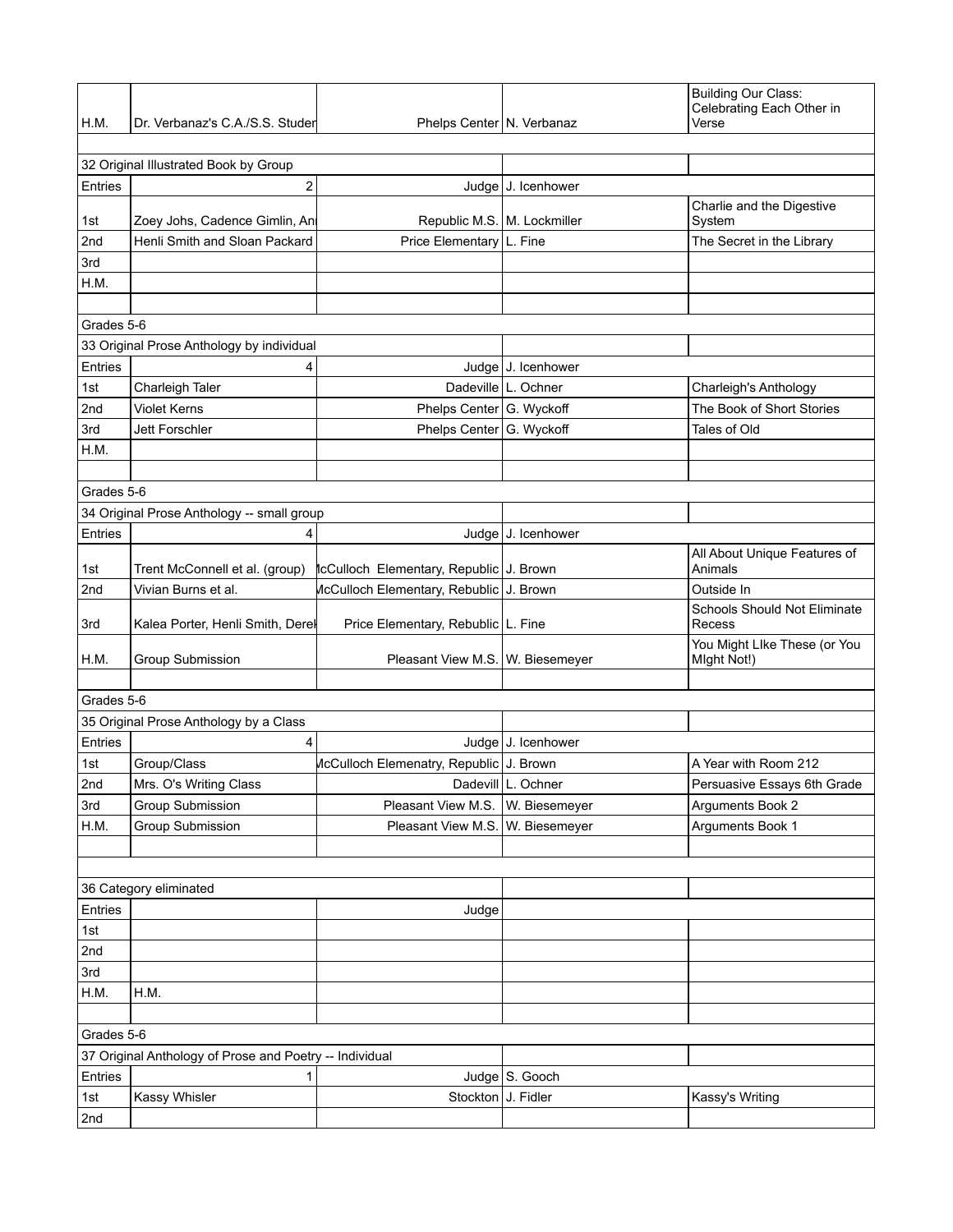| 3rd         |                                                          |                                      |                       |                            |
|-------------|----------------------------------------------------------|--------------------------------------|-----------------------|----------------------------|
| H.M.        | H.M.                                                     |                                      |                       |                            |
|             |                                                          |                                      |                       |                            |
| Grades 5-6  |                                                          |                                      |                       |                            |
|             | 38 Original Anthology of Prose and Poetry -- Small Group |                                      |                       |                            |
| Entries     | 1                                                        |                                      | Judge B. Owen         |                            |
| 1st         | Indira Green & Harper Logan                              | Springfield Lutheran J. Williams     |                       | The Punny Poems            |
| 2nd         |                                                          |                                      |                       |                            |
| 3rd         |                                                          |                                      |                       |                            |
| H.M.        |                                                          |                                      |                       |                            |
|             |                                                          |                                      |                       |                            |
| Grades 5-6  |                                                          |                                      |                       |                            |
|             | 39 Original Anthology of Prose and Poetry -- Class       |                                      |                       |                            |
| Entries     | 0                                                        | Judge                                |                       |                            |
| 1st         |                                                          |                                      |                       |                            |
| 2nd         |                                                          |                                      |                       |                            |
| 3rd         |                                                          |                                      |                       |                            |
| H.M.        |                                                          |                                      |                       |                            |
| H.M.        |                                                          |                                      |                       |                            |
|             |                                                          |                                      |                       |                            |
| Grades 5-6  |                                                          |                                      |                       |                            |
| 40 Ballad   |                                                          |                                      |                       |                            |
| Entries     | 0                                                        | Judge                                |                       |                            |
| 1st         |                                                          |                                      |                       |                            |
| 2nd         |                                                          |                                      |                       |                            |
| 3rd         |                                                          |                                      |                       |                            |
| H.M.        |                                                          |                                      |                       |                            |
|             |                                                          |                                      |                       |                            |
|             |                                                          |                                      |                       |                            |
| Grades 5-6  |                                                          |                                      |                       |                            |
|             | 41 Biopoem/Geopoem                                       |                                      |                       |                            |
| Entries     | 21                                                       |                                      | Judge K. Jasper       |                            |
| 1st         | <b>Brianna Scott</b>                                     | St. Elizabeth Ann Seton K. Meinhardt |                       | <b>Brianna</b>             |
| 2nd         | Ridhima Suther                                           | Greenwood LabSchool   M. Atkinson    |                       | Ridhime                    |
| 3rd         | Emily Olvera                                             | Republic M.S. E. Weiss               |                       | Grandma                    |
| H.M         | Carley Peabody                                           | New Covenant Academy L. Bex          |                       | Mr. French Fry             |
|             |                                                          |                                      |                       |                            |
| Grades 5-6  |                                                          |                                      |                       |                            |
| 42 Cinquain |                                                          |                                      |                       |                            |
| Entries     | 22                                                       |                                      | Judge K. McQueen      |                            |
| 1st         | Alexis Komer                                             | Stockton J. Fidler                   |                       | The Words                  |
| 2nd         | Andie Wistrom                                            |                                      | Republic E. Weiss     | First Kid                  |
| 3rd         | <b>Emily Straus</b>                                      |                                      | SEAS K. Meinhardt     | Secrets                    |
| H.M.        | Hailey Boyd                                              | Mansfield C. Blaine                  |                       | Protector                  |
| H.M.        | Abbott Schmidt                                           |                                      | Phelps N. Verbanaz    | In the Eyes of the Animals |
|             |                                                          |                                      |                       |                            |
| Grades 5-6  |                                                          |                                      |                       |                            |
| 43 Diamante |                                                          |                                      |                       |                            |
| Entries     | 10                                                       |                                      | Judge K. Chism Jasper |                            |
| 1st         | Zain Rehman                                              |                                      | Phelps N. Verbanaz    | Writing                    |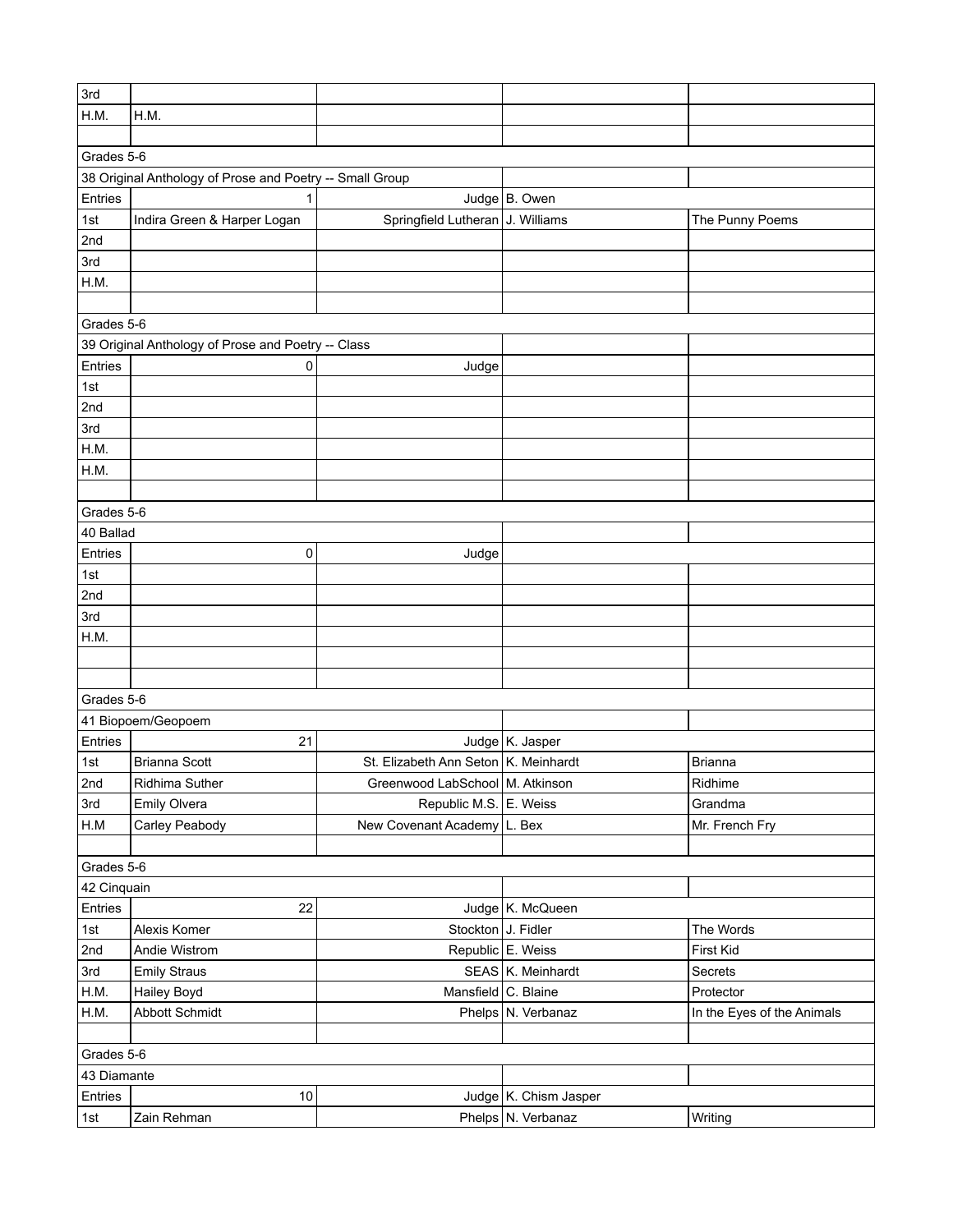| 2nd         | <b>Todd Gao</b>                        |                                  | Phelps N. Verbanaz          | Scamper                             |
|-------------|----------------------------------------|----------------------------------|-----------------------------|-------------------------------------|
| 3rd         | Porter Anderson                        | Stockton J. Pyle                 |                             | Seperate Sides of the Aegean<br>Sea |
| H.M.        | Avery Wasson                           |                                  | Pleasant View W. Biesemeyer | Winter to Summer                    |
|             |                                        |                                  |                             |                                     |
| Grades 5-6  |                                        |                                  |                             |                                     |
| 44 Haiku    |                                        |                                  |                             |                                     |
| Entries     | 30                                     |                                  | Judge   K. McQueen          |                                     |
| 1st         | Alexis Komer                           | Stockton J. Fidler               |                             | Again?                              |
| 2nd         | Sadie Mahaffey                         | Springfield Luthern K. Schaller  |                             | June                                |
| 3rd         | Nadia Finan                            |                                  | Phelps N. Verbanaz          | <b>Riding Rain</b>                  |
| H.M.        | Cohen Payne                            |                                  | Republic E. Weiss           | Sudden                              |
| H.M.        | Noah Mahoney                           |                                  | Pleasant View W. Biesemeyer | Hay                                 |
|             |                                        |                                  |                             |                                     |
| Grades 5-6  |                                        |                                  |                             |                                     |
| 45 Tanka    |                                        |                                  |                             |                                     |
| Entries     | 8                                      |                                  | Judge K. Chism Jasper       |                                     |
| 1st         | Dhruti Bandaru                         |                                  | Phelps N. Verbanaz          | Alone in Lonely Summer              |
| 2nd         | Amara Leesman                          | Stockton J. Fidler               |                             | Anxiety                             |
| 3rd         |                                        |                                  |                             |                                     |
| H.M.        |                                        |                                  |                             |                                     |
| H.M.        |                                        |                                  |                             |                                     |
|             |                                        |                                  |                             |                                     |
| Grades 5-6  |                                        |                                  |                             |                                     |
| 46 Parody   |                                        |                                  |                             |                                     |
| Entries     | 3                                      |                                  | Judge   M. Sharpsteen       |                                     |
| 1st         | Davin Lunn                             | Pleasant View M.S. W. Biesemeyer |                             | Smash Bruthers                      |
| 2nd         | Jasper Kimmons                         | Summit Prep   B. Verney          |                             | Your Income Tax is Due              |
| 3rd         | <b>Alexis Downer</b>                   | Summit Prep B. Verney            |                             | J. Alexander                        |
| H.M.        |                                        |                                  |                             |                                     |
|             |                                        |                                  |                             |                                     |
| Grades 5-6  |                                        |                                  |                             |                                     |
| 47 Acrostic |                                        |                                  |                             |                                     |
| Entries     | 37                                     |                                  | Judge   M. Sharpsteen       |                                     |
| 1st         | Emily MacFadden                        | Pleasant View M.S. W. Biesemeyer |                             | Penny                               |
| 2nd         | Mackenzie Jones                        | Pleasant View M.S. W. Biesemeyer |                             | Nature                              |
| 3rd         | Neriah Reyes                           | Republic M.S.   M. Lockmiller    |                             | Fire Fighters                       |
| H.M.        | Amara Leesman                          | Stockton J. Fidler               |                             | Depression                          |
| H.M.        | Ethan Ana                              | Phelps Center   N. Verbanez      |                             | Earth                               |
|             |                                        |                                  |                             |                                     |
|             |                                        |                                  |                             |                                     |
| Grades 5-6  |                                        |                                  |                             |                                     |
|             | 48 Other Formula                       |                                  |                             |                                     |
| Entries     | 14                                     |                                  | Judge   M. Sharpsteen       |                                     |
| 1st         | <b>Haylee Collins</b>                  | Mansfield C. Blaine              |                             | Surrounded by My Insecurities       |
| 2nd         | Kendall Sanders                        | Mansfield C. Blaine              |                             | Confusion                           |
| 3rd         | <b>Grace Mitchell</b>                  | Phelps Center G. Wyckoff         |                             | Love Me the Yellowest               |
| H.M.        | Olive Eck                              | Phelps Center G. Wyckoff         |                             | Love Me the Reddest                 |
|             |                                        |                                  |                             |                                     |
| Grades 5-6  |                                        |                                  |                             |                                     |
|             | 49 Long Free Verse -- 11 lines or more |                                  |                             |                                     |
|             |                                        |                                  |                             |                                     |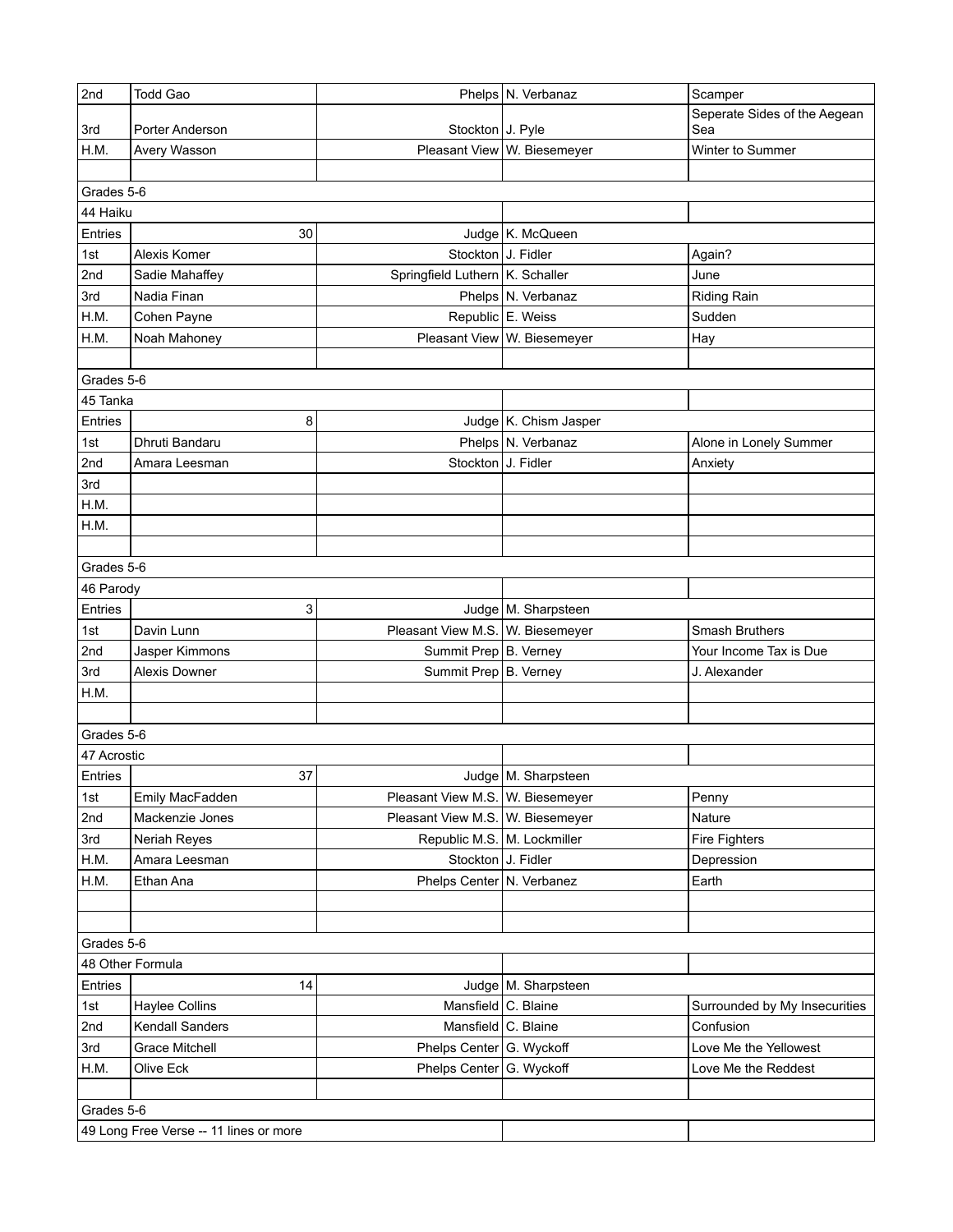| Entries     | 20                                            |                                    | Judge K. Piddington         |                       |
|-------------|-----------------------------------------------|------------------------------------|-----------------------------|-----------------------|
| 1st         | <b>Liberty Barker</b>                         |                                    | Skyline K. Redies           | <b>Breaking Dawn</b>  |
| 2nd         | <b>Emily Straus</b>                           |                                    | SEAS K. Meinhardt           | Past, Present, Future |
| 3rd         | <b>Harlow Newton</b>                          | McCulloch J. Brown                 |                             | Friendship            |
| H.M.        | Anna Hawks                                    |                                    | Lyon   V. Hartleroad        | Miracle               |
|             |                                               |                                    |                             |                       |
| Grades 5-6  |                                               |                                    |                             |                       |
|             | 50 Short Free Verse -- 10 lines or fewer      |                                    |                             |                       |
| Entries     | 26                                            |                                    | Judge   M. Sharpsteen       |                       |
| 1st         | Clara Dameron                                 |                                    | Pleasant View W. Biesemeyer | Lies                  |
| 2nd         | <b>Hailey Allen</b>                           |                                    | Republic M. Lockmiller      | Of All, I Am          |
| 3rd         | Abby Wilson                                   | Stockton J. Fidler                 |                             | Real Love             |
| H.M.        | Taylor Handzo                                 | Stockton J. Fidler                 |                             | Tomorrow              |
| H.M.        | Aubrie Dover                                  |                                    | Republic E. Weiss           | Insignificance        |
|             |                                               |                                    |                             |                       |
| Grades 5-6  |                                               |                                    |                             |                       |
| 51 Limerick |                                               |                                    |                             |                       |
| Entries     | 13                                            |                                    | Judge   K. McQueen          |                       |
| 1st         | Wesley Scheele                                | Springfield Lutheran K. Schaller   |                             | Short Tale            |
| 2nd         | Zoey Thomas                                   |                                    | Pleasant View W. Biesemeyer | Stitch                |
| 3rd         | Sadie Mahaffey                                | Springfield Lutheran   K. Schaller |                             | Dizzy Lizzie          |
| H.M.        |                                               |                                    |                             |                       |
|             |                                               |                                    |                             |                       |
| Grades 5-6  |                                               |                                    |                             |                       |
|             |                                               |                                    |                             |                       |
|             | 52 Long Narrative Poetry -- 11 lines or more  |                                    |                             |                       |
| Entries     | 6                                             |                                    | Judge   K. Piddington       | Preserving Historic   |
| 1st         | Harvey Paine                                  |                                    | Phelps G. Wyckoff           | Architecture          |
| 2nd         | Phoebe Lin                                    |                                    | Phelps N. Verbanaz          | My Life-Long Friend   |
| 3rd         | Ethan Kavanaugh                               | Pleasant View MS W. Biesmeyer      |                             | My Fall Leaf          |
| H.M.        | Jett Forschler                                |                                    | Phelps G. Wyckoff           | High in the Mountains |
|             |                                               |                                    |                             |                       |
| Grades 5-6  |                                               |                                    |                             |                       |
|             | 53 Short Narrative Poetry -- 10 lines or less |                                    |                             |                       |
| Entries     | 4                                             |                                    | Judge   M. Sharpsteen       |                       |
| 1st         | Legacy Grimm                                  |                                    | Pleasant View W. Biesemeyer | The Boy               |
| 2nd         | Emily MacFadden                               |                                    | Pleasant View W. Biesemeyer | Autumn                |
| 3rd         | Rainy Days                                    |                                    | Pleasant View W. Biesemeyer | Rainy Days            |
| H.M.        | Sarina Zeng                                   | Greenwood J. Du                    |                             | Pom Pom               |
|             |                                               |                                    |                             |                       |
| Grades 5-6  |                                               |                                    |                             |                       |
|             | 54 Original Poster Poem                       |                                    |                             |                       |
| Entries     | 0                                             | Judge                              |                             |                       |
| 1st         |                                               |                                    |                             |                       |
| 2nd         |                                               |                                    |                             |                       |
| 3rd         |                                               |                                    |                             |                       |
| H.M.        |                                               |                                    |                             |                       |
|             |                                               |                                    |                             |                       |
| Grades 5-6  |                                               |                                    |                             |                       |
|             | 55 Long Rhymed Poetry                         |                                    |                             |                       |
| Entries     | 8 <sup>1</sup>                                |                                    | Judge K. Piddington         |                       |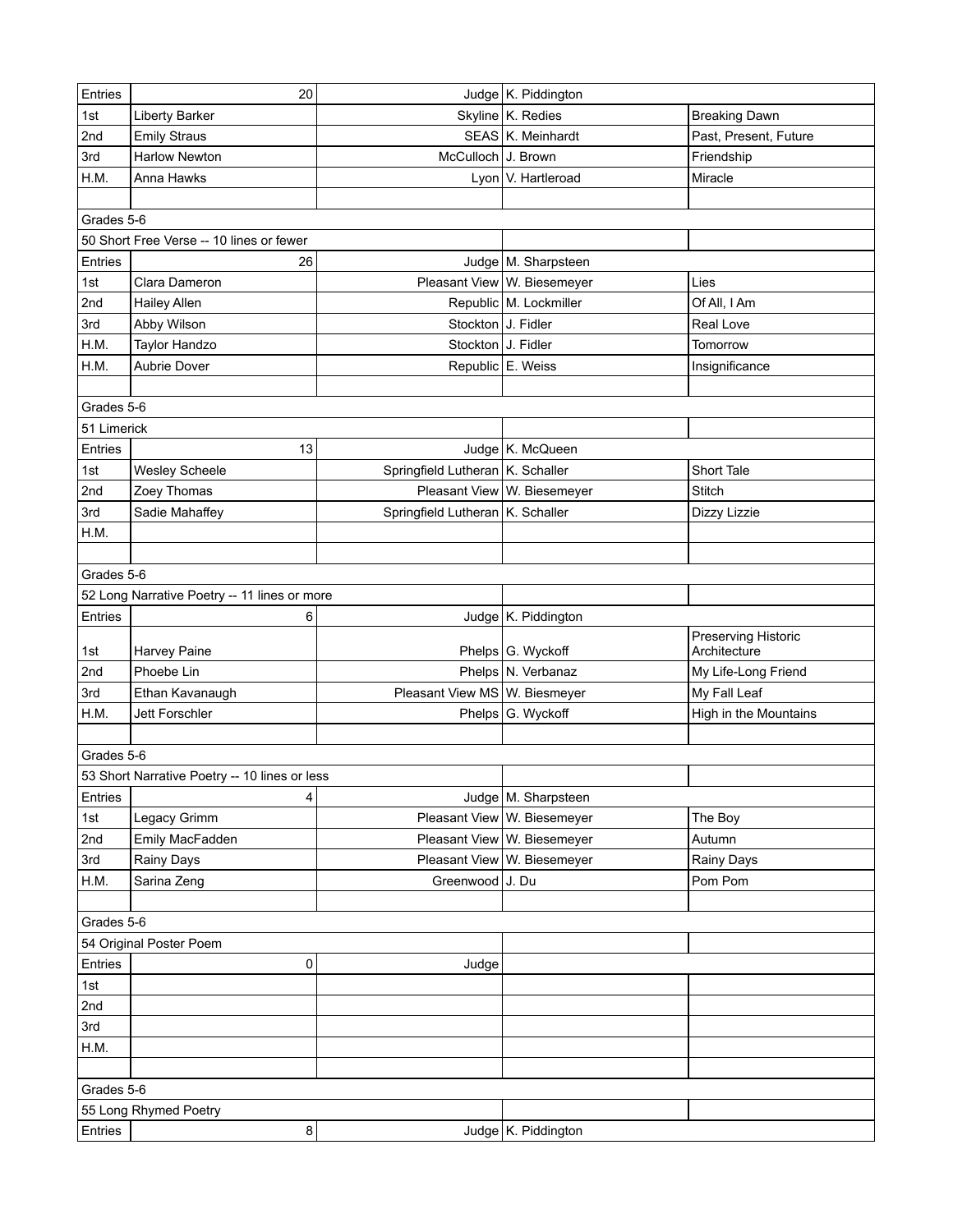| 1st           | Autumn Coggin                 |                          | Republic MS M. Lockmiller | Don't Care                  |
|---------------|-------------------------------|--------------------------|---------------------------|-----------------------------|
| 2nd           | Mackenzie Knapp               |                          | Dadeville L. Ochner       | The Park of the Deep        |
| 3rd           | Autumn Coggin                 |                          | Republic MS M. Lockmiller | The Girl With Curly Hair    |
| H.M.          | Chloe Padgett                 |                          | AOE K. Taylor             | The Blackbird               |
|               |                               |                          |                           |                             |
|               |                               |                          |                           |                             |
| H.M.          |                               |                          |                           |                             |
|               | 56 Short Rhymed Poetry        |                          |                           |                             |
| Entries       | 14                            |                          | Judge   M. Sharpsteen     |                             |
| 1st           | Alexis Komer                  | Stockton J. Fidler       |                           | My Parents                  |
| 2nd           | Clara Ryan                    |                          | Republic M. Lockmiller    | Jones the Cat               |
| 3rd           | Leah Squibb                   | Phelps Center G. Wyckoff |                           | Shakespeare's Reality       |
| H.M.          | Jasper Kimmons                | Summit Prep B. Verney    |                           | That Bee in that Tree       |
|               | H.M.                          |                          |                           |                             |
| Grades 5-6    |                               |                          |                           |                             |
| 57 Sonnet     |                               |                          |                           |                             |
| Entries       | 2                             |                          | Judge   K. Piddington     |                             |
| 1st           | Nora Kopsas                   |                          | Phelps G. Wyckoff         | Shakespeare's Globe Theatre |
| 2nd           | Cole Stephenson               |                          | Phelps N. Verbanaz        | Winter's Coming             |
| 3rd           |                               |                          |                           |                             |
| H.M.          |                               |                          |                           |                             |
|               |                               |                          |                           |                             |
| Grades 5-6    |                               |                          |                           |                             |
| 58 Villanelle |                               |                          |                           |                             |
|               |                               |                          |                           |                             |
| Entries       | $\mathsf 0$                   | Judge                    |                           |                             |
| 1st           |                               |                          |                           |                             |
| 2nd           |                               |                          |                           |                             |
| 3rd           |                               |                          |                           |                             |
| H.M.          |                               |                          |                           |                             |
|               |                               |                          |                           |                             |
| Grade 5-6     |                               |                          |                           |                             |
|               | 59 Individual Task Analysis   |                          |                           |                             |
| Entries       | 0                             | Judge                    |                           |                             |
| 1st           |                               |                          |                           |                             |
| 2nd           |                               |                          |                           |                             |
| 3rd           |                               |                          |                           |                             |
| H.M.          |                               |                          |                           |                             |
|               |                               |                          |                           |                             |
| Grades 5-6    |                               |                          |                           |                             |
| 60A Editorial |                               |                          |                           |                             |
| Entries       | 1                             |                          | Judge J. Hamilton         |                             |
| 1st           | Charleigh Taylor              |                          | Dadeville L. Ochner       | The Rise of Blame           |
| 2nd           |                               |                          |                           |                             |
| 3rd           |                               |                          |                           |                             |
| H.M.          |                               |                          |                           |                             |
|               |                               |                          |                           |                             |
| Grades 5-6    |                               |                          |                           |                             |
|               | 60B Commentary/opinion column |                          |                           |                             |
| Entries       | $\overline{\mathbf{c}}$       |                          | Judge J. Hamilton         |                             |
| 1st           | Ashton Edwards                |                          | Dadeville L. Ochner       | The Cost of Creativity      |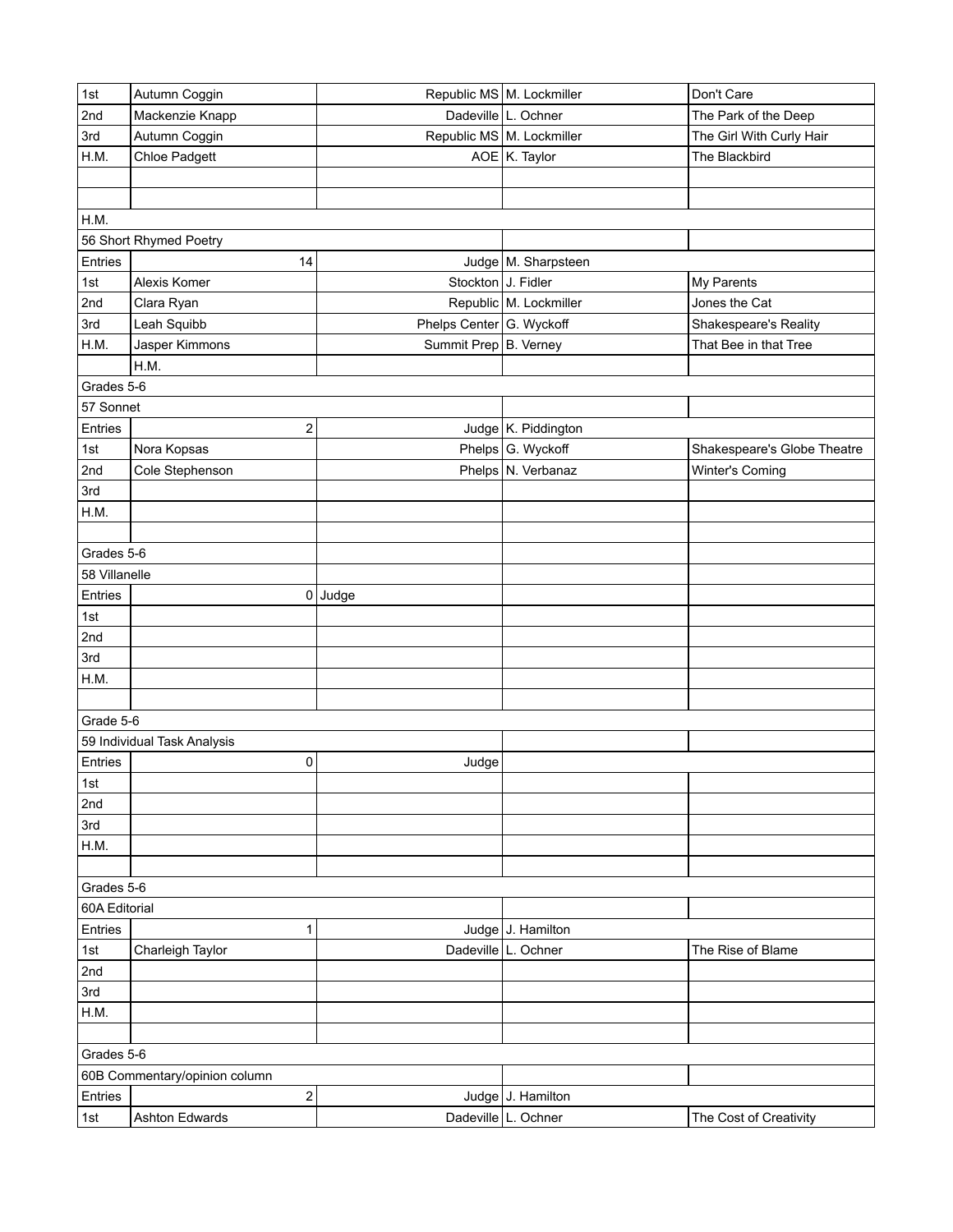| 2nd                          | Nora Kopsas                    | Phelps Center G. Wyckoff              |                     | Affordable Healthcare                        |
|------------------------------|--------------------------------|---------------------------------------|---------------------|----------------------------------------------|
| 3rd                          |                                |                                       |                     |                                              |
| H.M.                         |                                |                                       |                     |                                              |
|                              |                                |                                       |                     |                                              |
| Grades 5-6                   |                                |                                       |                     |                                              |
| 61 Feature Story             |                                |                                       |                     |                                              |
| Entries                      | 3                              |                                       | Judge J. Hamilton   |                                              |
| 1st                          | Abigail Bauer & Sophia Bell    | St. Elizabeth Anne Seton K. Meinhardt |                     | Baby on Ice                                  |
| 2nd                          | Andrew Whiteley & Gavin Streck | St. Elizabeth Anne Seton K. Meinhardt |                     | Local Boy Wears Toronto<br>Maple Leaf Jersey |
| 3rd                          |                                |                                       |                     |                                              |
| H.M.                         |                                |                                       |                     |                                              |
|                              |                                |                                       |                     |                                              |
| Grades 5-6                   |                                |                                       |                     |                                              |
| 62 News Story                |                                |                                       |                     |                                              |
| Entries                      | 6                              |                                       | Judge J. Hamilton   |                                              |
| 1st                          | Savannah Coring                | Summit Prep B. Verney                 |                     | Christopher Columbus                         |
| 2nd                          | Carley Peabody                 | New Covenant Academy L. Bex           |                     | The Train is Huffin and Puffin               |
| 3rd                          | Easton Isley                   | Summit Prep B. Verney                 |                     | Guttenberg Does it Again                     |
| H.M.                         |                                |                                       |                     |                                              |
|                              |                                |                                       |                     |                                              |
| Grades 5-6                   |                                |                                       |                     |                                              |
| 63 Sports Story              |                                |                                       |                     |                                              |
| Entries                      | 1                              |                                       | Judge J. Hamilton   |                                              |
| 1st                          | Aden Myers                     | Greenfield A. Burton                  |                     | Super Bowl                                   |
| 2nd                          |                                |                                       |                     |                                              |
| 3rd                          |                                |                                       |                     |                                              |
| H.M.                         |                                |                                       |                     |                                              |
|                              |                                |                                       |                     |                                              |
| Grades 5-6                   |                                |                                       |                     |                                              |
|                              | 64A School Newspaper           |                                       |                     |                                              |
| Entries                      | 0                              | Judge                                 |                     |                                              |
| 1st                          |                                |                                       |                     |                                              |
| 2nd                          |                                |                                       |                     |                                              |
| 3rd                          |                                |                                       |                     |                                              |
| H.M.                         |                                |                                       |                     |                                              |
|                              |                                |                                       |                     |                                              |
| Grades 5-6                   |                                |                                       |                     |                                              |
|                              | 64B School Magazine            |                                       |                     |                                              |
| Entries                      | 0                              | Judge                                 |                     |                                              |
| 1st                          |                                |                                       |                     |                                              |
| 2nd                          |                                |                                       |                     |                                              |
| 3rd                          |                                |                                       |                     |                                              |
| H.M.                         |                                |                                       |                     |                                              |
|                              |                                |                                       |                     |                                              |
| Grades 5-6                   |                                |                                       |                     |                                              |
| 65 Spoken word poetry script |                                |                                       |                     |                                              |
| Entries                      | 2                              |                                       | Judge K. Piddington |                                              |
| 1st                          | Kaylin Hammarlund              |                                       | Phelps G. Wyckoff   | People Are All Equal                         |
| 2nd                          | Jasper Kimmons                 | Summit Prep B. Verney                 |                     | Jazzy's Rap                                  |
|                              |                                |                                       |                     |                                              |
| 3rd                          |                                |                                       |                     |                                              |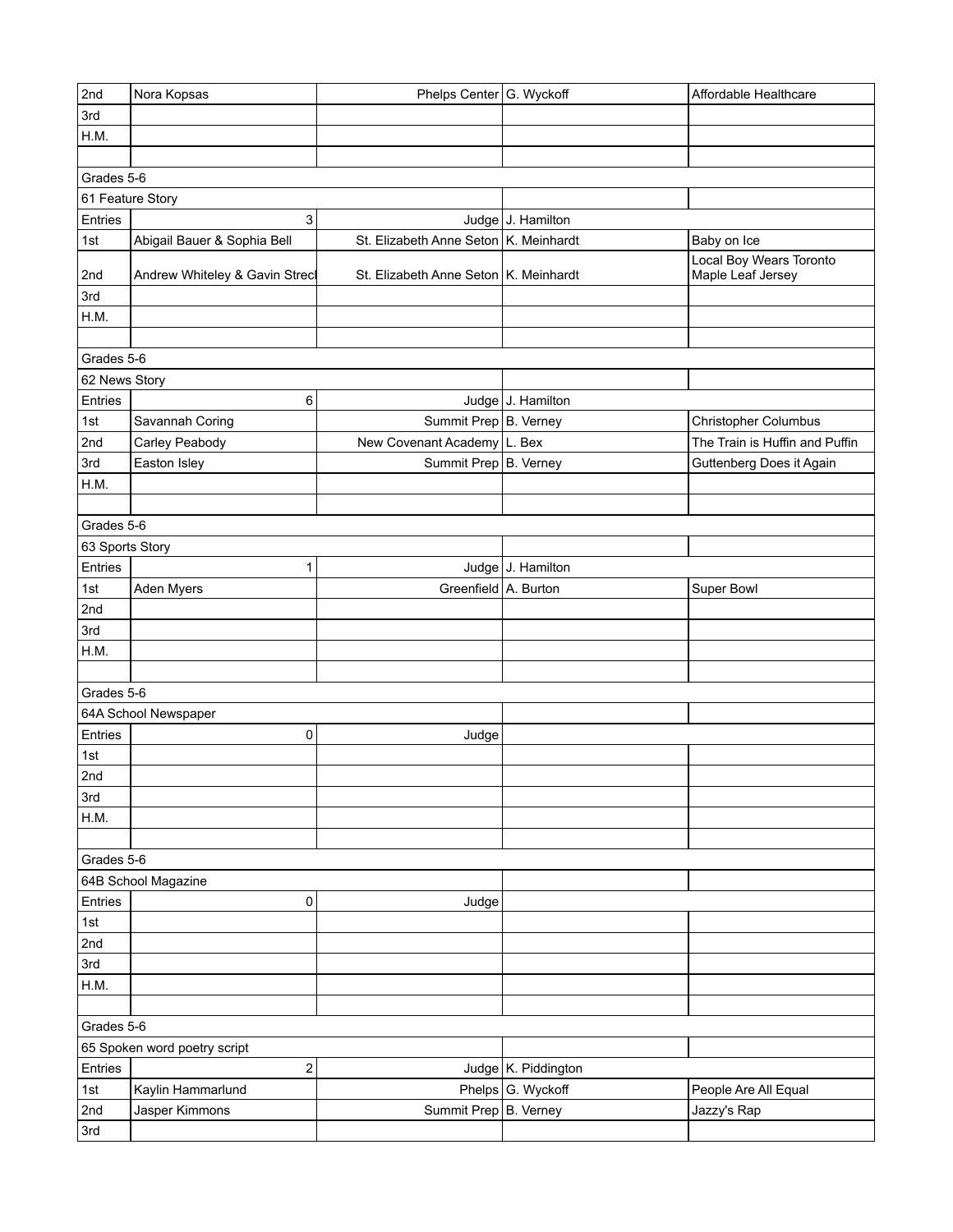| H.M.                                 |                                           |                                    |                   |                            |  |  |  |
|--------------------------------------|-------------------------------------------|------------------------------------|-------------------|----------------------------|--|--|--|
|                                      |                                           |                                    |                   |                            |  |  |  |
|                                      |                                           |                                    |                   |                            |  |  |  |
| H.M.                                 |                                           |                                    |                   |                            |  |  |  |
|                                      | 66 Commercial Script                      |                                    |                   |                            |  |  |  |
| Entries                              | 0                                         | Judge                              |                   |                            |  |  |  |
| 1st                                  |                                           |                                    |                   |                            |  |  |  |
| 2nd                                  |                                           |                                    |                   |                            |  |  |  |
| 3rd                                  |                                           |                                    |                   |                            |  |  |  |
| H.M.                                 | H.M.                                      |                                    |                   |                            |  |  |  |
|                                      |                                           |                                    |                   |                            |  |  |  |
| Grades 5-6                           |                                           |                                    |                   |                            |  |  |  |
|                                      | 67 Dialogue (Skit)                        |                                    |                   |                            |  |  |  |
| Entries                              | $\overline{2}$                            |                                    | Judge S. Gooch    |                            |  |  |  |
| 1st                                  | Emily Kalista, Harper Logan, An           | Springfield Lutheran J. Williams   |                   | A Sinful Grade             |  |  |  |
| 2nd                                  | <b>Glacier Douglas</b>                    | Academy of Exploration   K. Taylor |                   | Liar                       |  |  |  |
| 3rd                                  |                                           |                                    |                   |                            |  |  |  |
| H.M.                                 |                                           |                                    |                   |                            |  |  |  |
|                                      |                                           |                                    |                   |                            |  |  |  |
| Grades 5-6                           |                                           |                                    |                   |                            |  |  |  |
| 68 Play Script                       |                                           |                                    |                   |                            |  |  |  |
| Entries                              | 4                                         |                                    | Judge K. Gillam   |                            |  |  |  |
| 1st                                  | Jett Forschler                            |                                    | Phelps G. Wyckoff | Shakespeare's Story        |  |  |  |
| 2nd                                  | O. Hunt, T. Chirrick, D. Grady, A         |                                    | Phelps G. Wyckoff | Shakespeare's Life         |  |  |  |
|                                      |                                           |                                    |                   | The Witch: A Not So Normal |  |  |  |
| 3rd                                  | Stormi Bellinger                          | Academy of Exploration K. Taylor   |                   | Weekend                    |  |  |  |
| H.M.                                 | Desmond, Jillian, Chelsey, Crec           | Academy of Exploration K. Taylor   |                   | Play Script                |  |  |  |
|                                      |                                           |                                    |                   |                            |  |  |  |
| Grades 5-6                           |                                           |                                    |                   |                            |  |  |  |
| 69 Screenplay                        |                                           |                                    |                   |                            |  |  |  |
| Entries                              | 0                                         | Judge                              |                   |                            |  |  |  |
| 1st                                  |                                           |                                    |                   |                            |  |  |  |
| 2nd                                  |                                           |                                    |                   |                            |  |  |  |
| 3rd                                  |                                           |                                    |                   |                            |  |  |  |
| H.M.                                 |                                           |                                    |                   |                            |  |  |  |
|                                      |                                           |                                    |                   |                            |  |  |  |
| Grades 5-6                           |                                           |                                    |                   |                            |  |  |  |
|                                      | 70 Individual or Group Community Response |                                    |                   |                            |  |  |  |
| Entries                              | 3                                         |                                    | Judge S. Gooch    |                            |  |  |  |
| 1st                                  | Nora Kopsas                               |                                    | Phelps G. Wyckoff | Disabled Unemployment      |  |  |  |
| 2nd                                  | Olive Eck                                 |                                    | Phelps G. Wyckoff | Plant a Tree               |  |  |  |
| 3rd                                  | Nora Kopsas                               |                                    | Phelps G. Wyckoff | Affordable Healthcare      |  |  |  |
| H.M.                                 |                                           |                                    |                   |                            |  |  |  |
|                                      |                                           |                                    |                   |                            |  |  |  |
|                                      |                                           |                                    |                   |                            |  |  |  |
| Grades 5-6                           |                                           |                                    |                   |                            |  |  |  |
| 71 Individual or group Writing Rocks |                                           |                                    |                   |                            |  |  |  |
| Entries                              | 1                                         |                                    | Judge B. Owen     |                            |  |  |  |
| 1st                                  | Alyssa Newman                             | Summit Prep J. Alexander           |                   | April Dawn Fers            |  |  |  |
| 2nd                                  |                                           |                                    |                   |                            |  |  |  |
| 3rd                                  |                                           |                                    |                   |                            |  |  |  |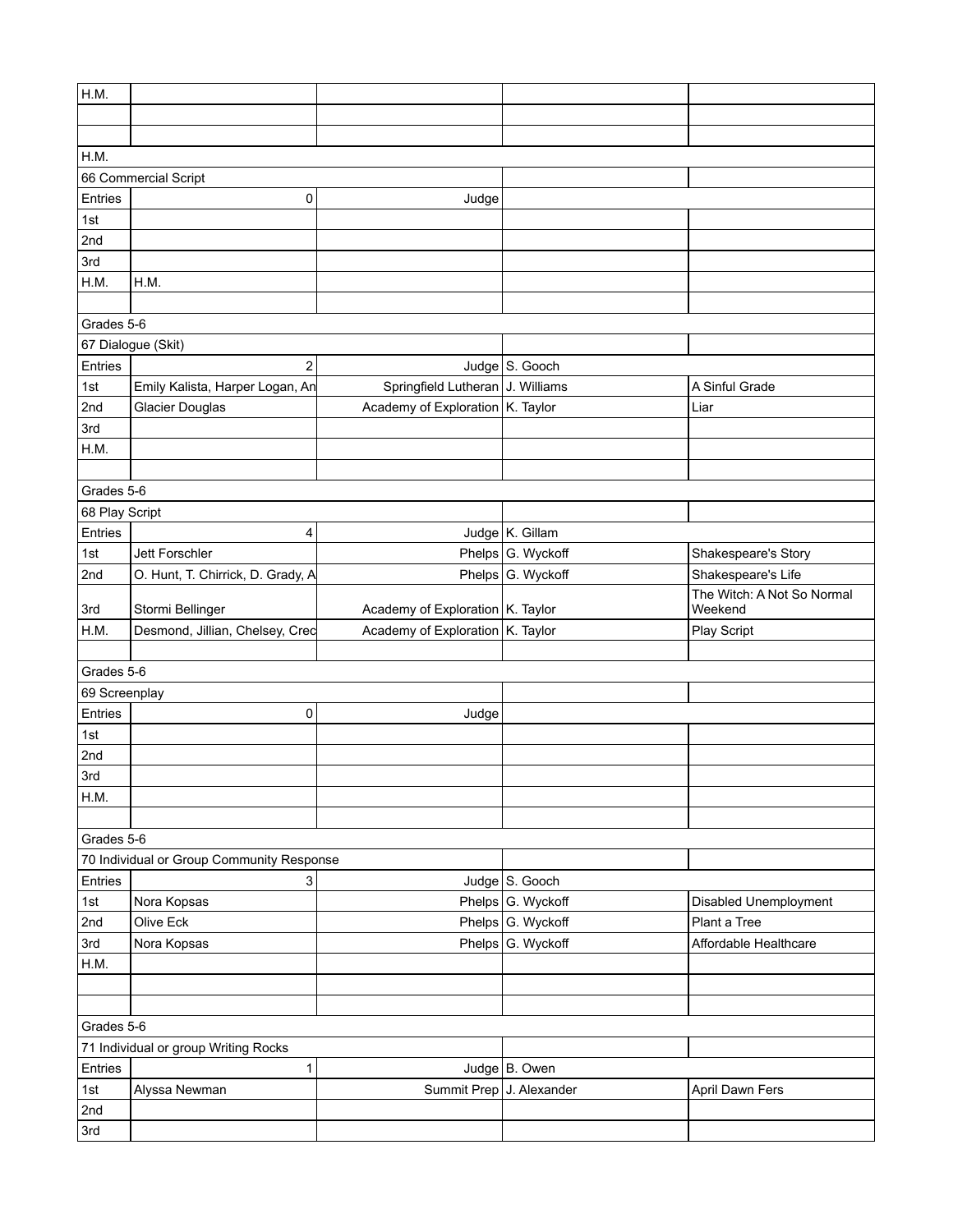| H.M.                  |                                                                             |                          |                             |                                              |  |  |  |
|-----------------------|-----------------------------------------------------------------------------|--------------------------|-----------------------------|----------------------------------------------|--|--|--|
|                       |                                                                             |                          |                             |                                              |  |  |  |
| Grades 5-6            |                                                                             |                          |                             |                                              |  |  |  |
|                       | 72 Individual Writing of Appreciation of a Living Person (grades 5-10 only) |                          |                             |                                              |  |  |  |
| Entries               | 9                                                                           |                          | Judge S. Gooch              |                                              |  |  |  |
| 1st                   | Sarina Zhong                                                                | Greenwood J. Du          |                             | The Person Who Influences<br>Me the Most     |  |  |  |
| 2nd                   | Owen Trimmell                                                               | Phelps Center G. Wyckoff |                             | A Letter of Appreciation                     |  |  |  |
| 3rd                   | Andie Wistrom                                                               |                          | Republic E. Weiss           | The Greatest Football Player in<br>the World |  |  |  |
| H.M.                  |                                                                             |                          |                             |                                              |  |  |  |
|                       |                                                                             |                          |                             |                                              |  |  |  |
|                       |                                                                             |                          |                             |                                              |  |  |  |
| Grades 5-6            |                                                                             |                          |                             |                                              |  |  |  |
|                       | 73 Individual or group Promote Writing                                      |                          |                             |                                              |  |  |  |
| Entries               | 0                                                                           | Judge                    |                             |                                              |  |  |  |
| 1st                   |                                                                             |                          |                             |                                              |  |  |  |
| 2nd                   |                                                                             |                          |                             |                                              |  |  |  |
| 3rd                   |                                                                             |                          |                             |                                              |  |  |  |
| H.M.                  |                                                                             |                          |                             |                                              |  |  |  |
|                       |                                                                             |                          |                             |                                              |  |  |  |
| Grades 5-6            |                                                                             |                          |                             |                                              |  |  |  |
|                       | 74 Individual graphic adaptation of Published Literature                    |                          |                             |                                              |  |  |  |
| Entries               | 0                                                                           | Judge                    |                             |                                              |  |  |  |
| 1st                   |                                                                             |                          |                             |                                              |  |  |  |
| 2nd                   |                                                                             |                          |                             |                                              |  |  |  |
| 3rd                   |                                                                             |                          |                             |                                              |  |  |  |
| H.M.                  |                                                                             |                          |                             |                                              |  |  |  |
|                       |                                                                             |                          |                             |                                              |  |  |  |
| Grades 5-6            |                                                                             |                          |                             |                                              |  |  |  |
|                       | 75 Individual original writing with original art                            |                          |                             |                                              |  |  |  |
| Entries               | 7                                                                           |                          | Judge A. Lee                |                                              |  |  |  |
| 1st                   | Autumn Hardcastle                                                           |                          | Republic M. Lockmiller      | Art & Beauty in the Deep                     |  |  |  |
| 2nd                   | Madilynn Hartman                                                            |                          | Pleasant View W. Biesemeyer | Dragons                                      |  |  |  |
| 3rd                   | Annika Lancaster                                                            |                          | Republic M. Lockmiller      | Night & Day in a Beautiful Way               |  |  |  |
| H.M.                  | Catie Hartley                                                               |                          | Pleasant View W. Biesemeyer | Hi, It's Me                                  |  |  |  |
|                       |                                                                             |                          |                             |                                              |  |  |  |
| Grades 5-6            |                                                                             |                          |                             |                                              |  |  |  |
| 76 Individual Collage |                                                                             |                          |                             |                                              |  |  |  |
| Entries               | 0                                                                           | Judge                    |                             |                                              |  |  |  |
| 1st                   |                                                                             |                          |                             |                                              |  |  |  |
| 2nd                   |                                                                             |                          |                             |                                              |  |  |  |
| 3rd                   |                                                                             |                          |                             |                                              |  |  |  |
| H.M.                  |                                                                             |                          |                             |                                              |  |  |  |
|                       |                                                                             |                          |                             |                                              |  |  |  |
| Grades 5-6            |                                                                             |                          |                             |                                              |  |  |  |
| 77 Individual Drawing |                                                                             |                          |                             |                                              |  |  |  |
| Entries               | 11                                                                          |                          | Judge $A$ . Lee             |                                              |  |  |  |
| 1st                   | Cheyenne Teal                                                               |                          | Phelps G. Wyckoff           | A Midsummer Nights Dream                     |  |  |  |
| 2nd                   | Ava Uzzell                                                                  | New Covenant L. Bex      |                             | <b>Betty Green</b>                           |  |  |  |
| 3rd                   | Drake Nolan                                                                 |                          | Republic E. Weiss           | Little Witch Academia                        |  |  |  |